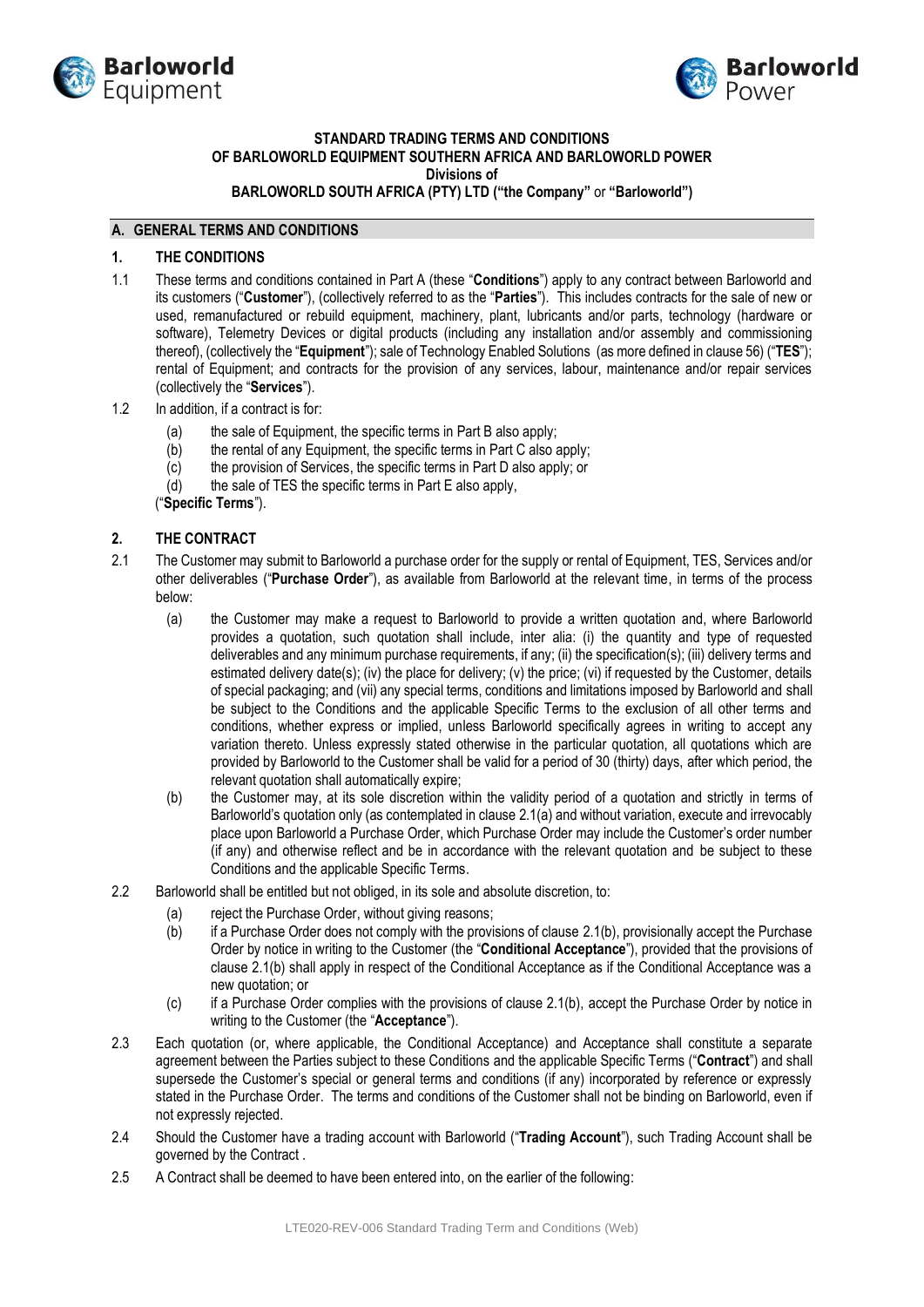



- (a) the issue of the Acceptance;
- (b) when Barloworld accepts payment of all or part of any amount which is or will become payable in terms of any Contract (including any advance payment or deposit);
- (c) when the Equipment is delivered to, or collected by, the Customer;
- (d) when Barloworld begins carrying out the Services; or
- (e) in respect of TES, when the telemetry system and Customer's website subscription is activated,

("**Commencement Date**"), subject to these Conditions and the applicable Specific Terms.

- 2.6 Any specifications, illustrations, drawings, price lists, dimensions, performance figures and/or other technical data furnished by Barloworld in respect of any Contract, whether in writing or not (collectively the "**Additional Information**"), is furnished solely for information purposes and shall not form part of the Contract unless expressly agreed to in writing by Barloworld.
- 2.7 The Customer acknowledges that certain sales, Services and/or TES are provided and are accessible through the use of a website, computers, application program interface, mobile devices and/or software. The use of the website, computer, application program, mobile device and/or software is subject to its own terms and conditions, data governance statement, which may be amended from time to time, and the Customer undertakes to ensure that it complies at all times with the most up to date version of those terms and conditions.
- 2.8 Should there be any inconsistency between the documents forming part of the Contract, then they shall be read in the following order of precedence:
	- (a) the Barloworld quotation;
	- (b) the Acceptance;
	- (c) the Hire Schedule (where applicable);
	- (d) these Conditions;
	- (e) the Specific Terms;
	- (f) the Conditional Acceptance;
	- (g) the Instructions (defined in clause [3.6\(d\)\)](#page-2-0);
	- (h) the Additional Information (if applicable);
	- (i) the Access to Information Agreement (if applicable); and
	- (j) the signed and valid license agreement authorising the Customer to use the TES Software (if applicable).

### <span id="page-1-0"></span>**3. EXCLUSION AND LIMITATION OF LIABILITY (Please read carefully)**

#### *General*

- 3.1 **As far as permissible in law, the Customer expressly agrees that, except for any written warranty or guarantee which is signed by both Parties and which Barloworld expressly agrees in writing is part of the Contract:**
	- (a) **the Equipment is sold or let voetstoots (that is as they stand where they stand) without any warranty and/or guarantee, including any implied or common law warranty;**
	- (b) **Barloworld is not liable for any latent or patent defect in the Equipment and/or Goods);**
	- (c) **TES and Services are provided without any warranty and/or guarantee, including any implied or common law warranty; and**
	- (d) **Barloworld does not make any representations in respect of the sale or rental of the Equipment, TES, the Services, and/or the fitness of the Equipment, TES, and/or Goods or any part thereof for any particular purpose, other than as provided for in the operating and maintenance manual provided by Barloworld.**
- 3.2 **The Customer acknowledges that it has read the instructions and warnings provided to it by Barloworld as they appear in the operating and maintenance manual in respect of the hazards arising from, or associated with, the Equipment and/or it's use and/or the Services and the Customer agrees that those instructions and warnings are adequate, clearly expressed in plain language and easy to understand.**
- 3.3 **The Customer must ensure that the Equipment is only operated and maintained by suitably qualified and/or trained and licensed persons, and hereby indemnifies Barloworld, its directors, officers, employees, contractors, agents or other persons acting on behalf of Barloworld (collectively "Indemnified Parties") and holds them harmless against all claims (whether actual or alleged), demands, actions, suits, and/or proceedings, criminal liability, penalties, expenses, charges, costs (including costs on an attorney and own client scale on a full indemnity basis), liabilities, losses, damages, injury, death, damage, or loss of property of whatsoever nature from any cause of any kind whether in contract, delict, or restitution, or for breach of statutory duty or misrepresentation, or otherwise (collectively "Claims") incurred or suffered or sustained by the Indemnified Parties, which arises out of or as a result of the operator not being properly trained, qualified and/or licensed.**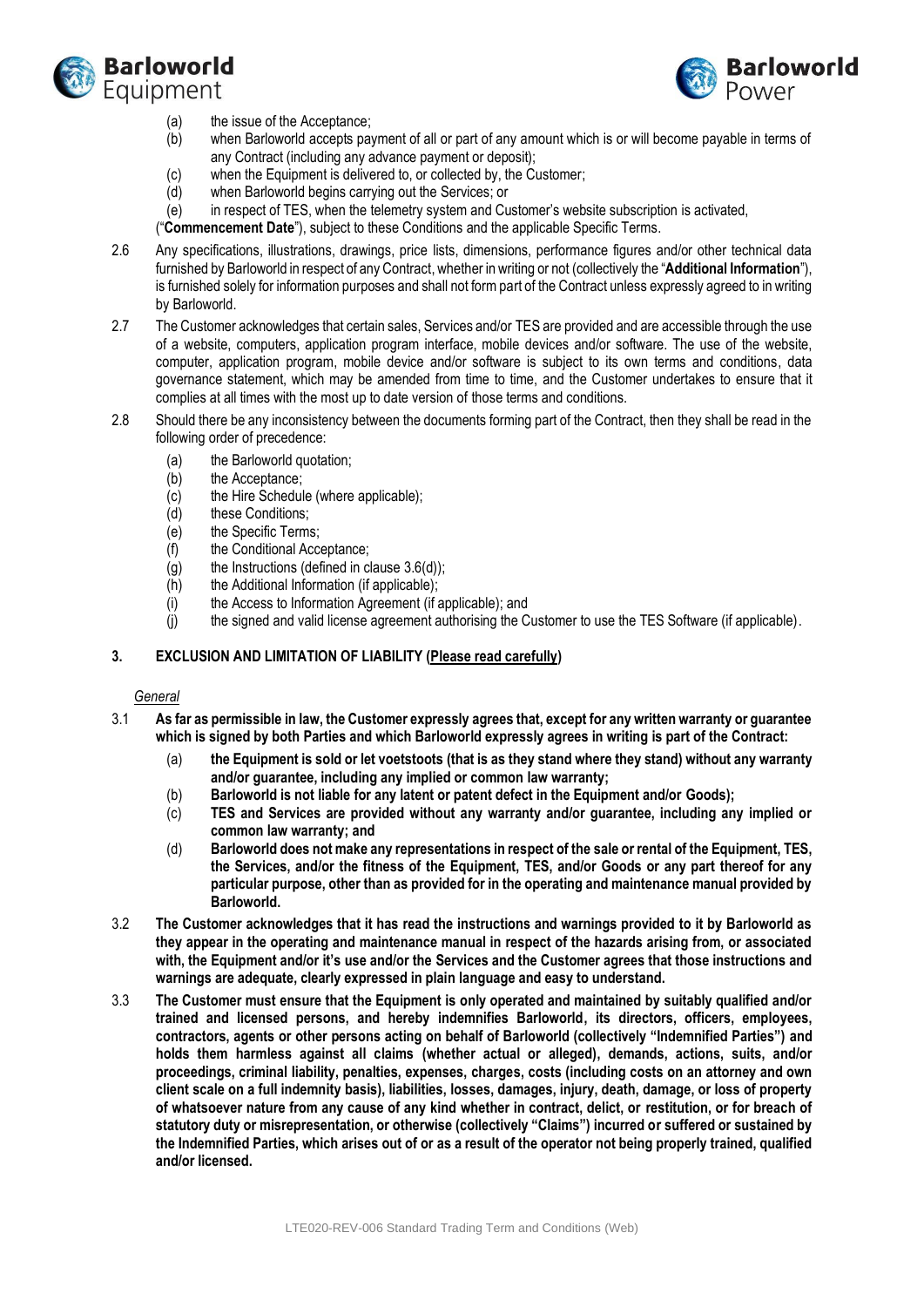



#### *Exclusions*

- 3.4 **As far as permissible in law, none of the Indemnified Parties will be liable for any Claims and whether or not caused by the negligence of the Indemnified Parties, which may be caused to or suffered or sustained by the Customer, its directors, officers or employees (collectively "Indemnifying Parties") and/or the Indemnifying Parties contractors, agents, customers, invitees, licensees or any other third party, arising out of, incidental to or connected in any way with the Contract (or its cancellation), any Acceptance (or its cancellation), the supply of the Equipment, TES or Services or the rental of Equipment, unless such Claims are caused by the wilful conduct or gross negligence of Barloworld.**
- 3.5 **Notwithstanding anything to the contrary contained elsewhere in the Contract, as far as permissible in law, Barloworld shall not be liable to the Indemnifying Parties and/or the Indemnifying Parties contractors, agents, customers, invitees, licensees or any other third party in terms of, arising out of or in connection with the Contract (or its cancellation) and/or any work carried out in terms thereof or otherwise or any Acceptance (or its cancellation) for:** 
	- (a) **loss of actual or anticipated profit or revenue, loss of use or productivity, loss of production or business interruption, loss of data, loss of goodwill, loss of any contract or business, loss of opportunity, any demurrage or other costs related to the delay of vessels; or**
	- (b) **any kind of incidental, special, indirect or consequential loss or damage,**
	- **even if Barloworld has been advised, knew or should have known of the possibilities of such loss or damage.**
- <span id="page-2-0"></span>3.6 **Notwithstanding anything to the contrary contained elsewhere in the Contract, as far as permissible in law, Barloworld shall not be liable to the Indemnifying Parties and/or the Indemnifying Parties contractors, agents, customers, invitees, licensees or any other third party in terms of, arising out of or in connection with the Contract (or its cancellation) and/or any work carried out in terms thereof or otherwise or any Acceptance (or its cancellation) for:** 
	- (a) **any short delivery or breakdown of the Equipment and/or Goods, or failure of the Equipment, Goods, TES or the Services, unless the Customer notifies Barloworld within 7 (seven) days, in writing, after delivery of the Equipment (whether they are sold or rented), TES and/or Goods or the completion of the Services, providing details of its complaint;**
	- (b) **the Customer's failure to collect the Equipment or Goods on the Delivery Date or at all;**
	- (c) **Barloworld's appointment of a carrier for or on behalf of the Customer and/or the carrier's breach of any of its obligations, including late delivery;**
	- (d) **the Customer's instructions (including the Customer's drawings and specifications) given in connection with the Contract ("Instructions"), or from Barloworld following such Instructions, and for all consequences of any error, omission, discrepancy or defect in such Instructions;**
	- (e) **any delay, defect, breakdown or other failure in any radio, communications, satellite, internet or cellular telecommunications networks;**
	- (f) **any delay, defect, breakdown, failure (including to the Customer's other programs and equipment) as a result of any defect or deficiency in the Telemetry Device;**
	- (g) **any failure, delay or interruption, breakdown in the Customer's, or its authorised users, use of any TES website, application program and/or software including without limitation: system and server crashes; computer malfunctions; unit or software faults; system errors; security breaches; theft; incompatibility issues; international restrictions; and**
	- (h) **any incorrect, lost, corrupted or undelivered data or telematics information, regardless of the cause.**

#### *Indemnity*

- 3.7 **The Customer hereby indemnifies the Indemnified Parties and undertakes to keep each of them indemnified and held harmless against any Claims which may be made against any of them arising out of or in connection with:**
	- (a) **the Contract (or its cancellation), any Acceptance (or its cancellation), the supply of the Equipment, TES or Services, the delivery of Goods, or the rental of Equipment;**
	- (b) **any alleged violation of any laws, including health, safety and environmental requirements, labour and social security laws and regulations by the Indemnifying Parties;**
	- (c) **the Customer's possession, use, on-selling of Equipment and/or Goods, or rental of the Equipment;**
	- (d) **the Customer or an authorised user of the Telemetry Device providing false, incomplete or inaccurate information to Barloworld; and/or**
	- (e) **as a result of the Customer failing to notify Barloworld of a change in the ownership of Equipment and/or Goods on which the Telemetry Device is installed.**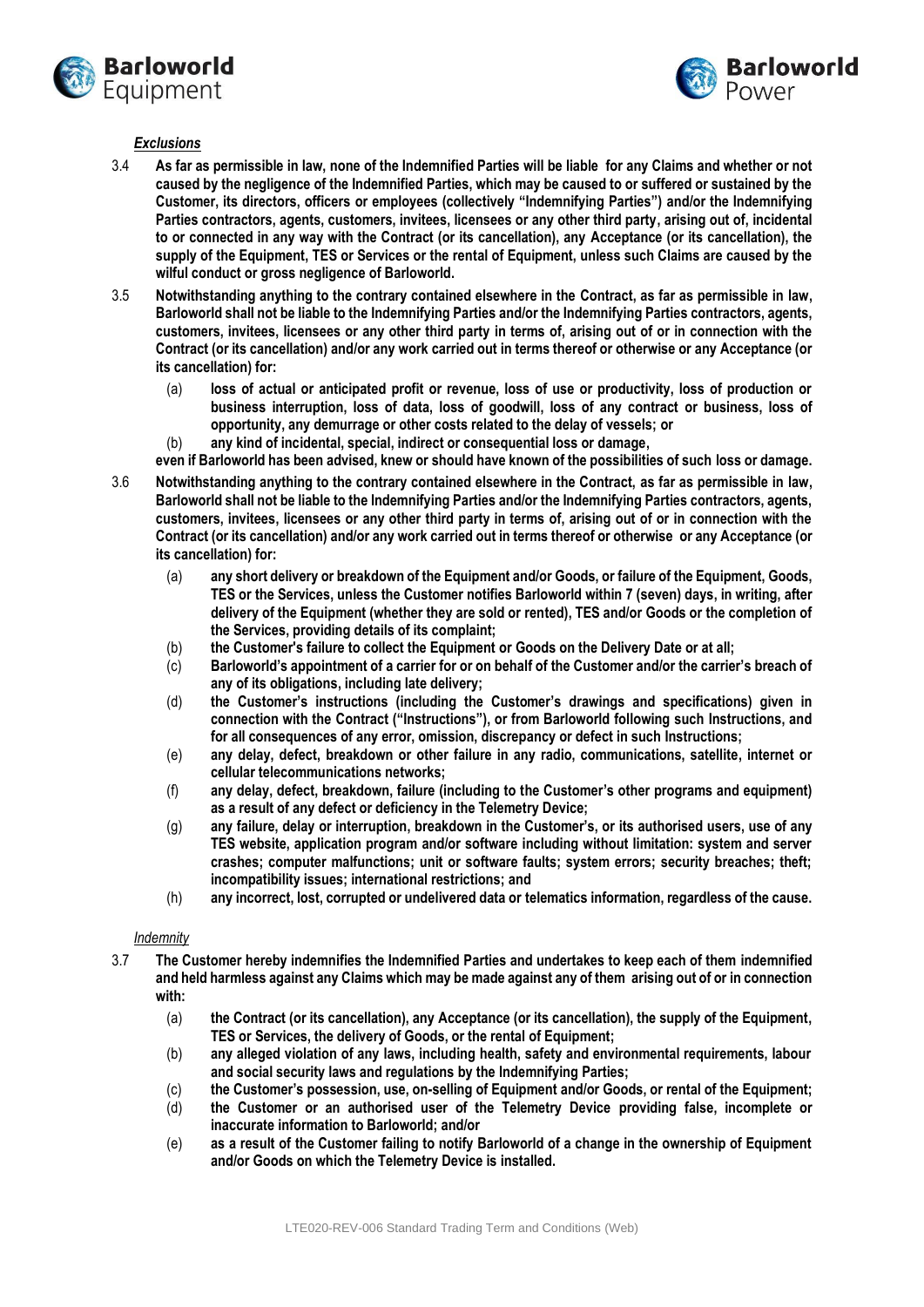



#### *Limitation of Liability*

- 3.8 **Notwithstanding anything to the contrary contained elsewhere in the Contract, as far as permissible in law the total liability of the Indemnified Parties to the Indemnifying Parties under or in connection with all Contracts and/or any work carried out in terms thereof or otherwise, howsoever arising, including, but not limited to, any liability arising out of contract, delict, statutory duty or otherwise and whether arising by way of penalties, liquidated damages, delay damages, performance liquidated damages, indemnity or otherwise, shall not exceed in aggregate the lesser of R2,000,000 (two million Rand) and:** 
	- (a) **in the case of the sale of any Equipment, the cost of replacement of the Equipment;**
	- (b) **in the case of the performance of Services, 6 (six) times the monthly fee payable by the Customer for the Service/s which gave rise to the claim;**
	- (c) **in the case of the rental of Equipment, 6 (six) times the monthly rental payable by the Customer, at the time that the claim arose; and**
	- (d) **in the case of the sale of TES, 6 (six) times the monthly Fee payable by the Customer for the TES which gave rise to the claim.**
- <span id="page-3-0"></span>3.9 **Notwithstanding the above, Barloworld shall not be liable for any Claims unless the Customer notifies Barloworld in writing within 12 (twelve) months of the earlier of the Customer becoming aware or ought reasonably to have been aware of any circumstance giving rise to a Claim against Barloworld, failing which Barloworld will be released from all liability in connection with the Claim and its subject matter.**
- 3.10 **The notice referred to in clause [3.9](#page-3-0) above must contain reasonable details of the event or circumstances giving rise to the Claim (including the date on which the Claim arose), the basis upon which the Customer is making a Claim against Barloworld and, if practicable, a reasonable estimate of the total amount of the Claim.**

#### *Non-OEM attachments and Exclusions*

- 3.11 **If the Customer requests that parts, devices, accessories or consumables manufactured by suppliers other than Caterpillar Inc. or other original Equipment manufacturers of Equipment sold by Barloworld under this Contract ("Non-OEM Parts"), be installed in or onto the Equipment or Goods (whether by Barloworld or any third party), then Barloworld shall:**
	- (a) **not be liable in any way whatsoever in respect of any defect in such Non-OEM Parts or any defective workmanship in relation to their installation;**
	- (b) **not be responsible for the maintenance of such Non-OEM Parts;**
	- (c) **not be liable for any damage caused to the Equipment, Goods and/or the Non-OEM Parts;**
	- (d) **cede any warranties applicable to such Non-OEM Parts to the Customer when the Equipment is delivered to the Customer (where the Non-OEM Parts are installed prior to delivery of the Equipment to the Customer).**
- 3.12 **Barloworld does not make any representations or recommendations in relation to any Non-OEM Parts or their installation.**
- 3.13 **The Customer acknowledges and accepts that the Indemnified Parties shall not be liable under any circumstances for any Claims (including consequential or special damages or loss of profits) which the Customer or any third party may suffer or sustain as a result of the installation, maintenance, operation of, and/or inadequate instructions and warnings in relation to, any Non-OEM Parts installed in or onto the Equipment.**
- 3.14 **The Customer hereby indemnifies and holds harmless the Indemnified Parties against any Claims of whatsoever nature which may be made against any of them arising out of, or connected in any way to, the manufacture, installation, maintenance and/or operation of Non-OEM Parts installed in or onto the Equipment and/or Goods and/or inadequate instructions and warnings in relation to them.**

#### *General*

- 3.15 **The Parties agree that the limitations and exclusions of liability set out in this claus[e 3](#page-1-0) are fair and reasonable and that any liquidated damages agreed upon represent a fair, reasonable and genuine pre-estimate of any and all damage and/or losses likely to be suffered.**
- 3.16 **The Customer acknowledges and accepts that the provisions of clause [3](#page-1-0) have been brought to its attention, it has read and understood these provisions and agrees to be bound by them.**

## **4. ANTI-CORRUPTION AND SANCTIONS**

4.1 The Customer agrees to comply with all relevant and applicable anti-bribery and anti-corruption laws in its dealings with Barloworld.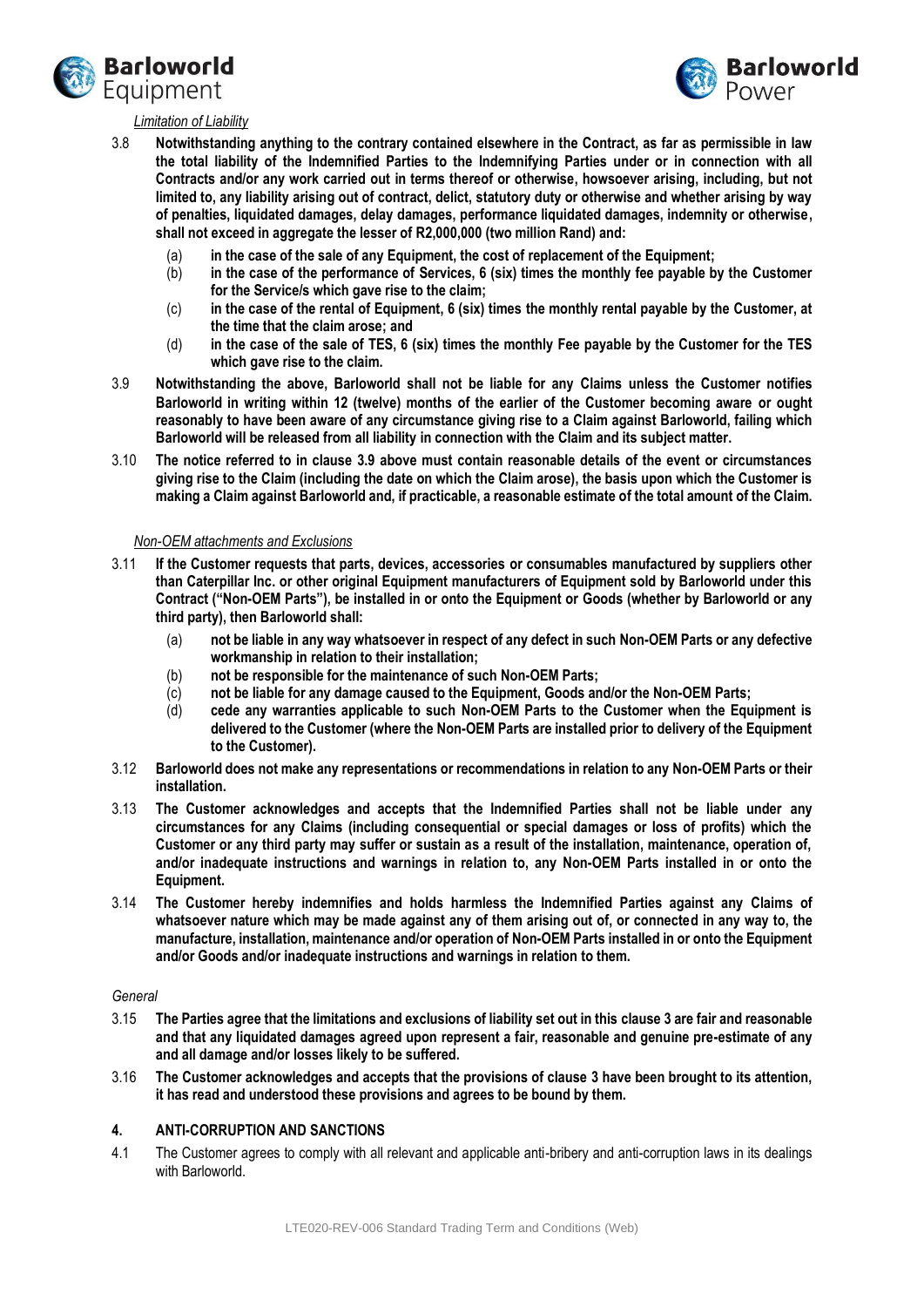



4.2 To the extent permissible by the applicable laws, the Customer will protect, defend, indemnify and hold harmless the Indemnified Parties against any Claims, of any governmental authority or any third party as a result of the breach by the Customer of any sanctions laws, economic or trade restrictions or export controls regulations (collectively "**Sanctions**"), whatsoever applied and/or imposed by the European Union and/or the United Kingdom and/or the United States of America or any international governmental organization or relevant authority, as may be amended from time to time.

## **5. GENERAL PAYMENT**

- 5.1 The Customer must pay the full amount owing in terms of the Trading Account to Barloworld without deduction within 30 (thirty) days from date of statement.
- 5.2 The Customer shall pay any amount payable by it in terms of the Contract:
	- (a) in the currency set out in the quotation, read together with the Acceptance;
	- (b) free of bank and other charges and without any deduction or set-off or withholding; and
	- (c) by way of electronic funds transfer into the bank account specified by Barloworld in the invoice/statement.
- 5.3 Despite Barloworld giving its approval for a particular method of payment, all risk in and to a particular means of payment shall remain with the Customer. A payment by the Customer is only considered to have been made, once the full amount of that payment is available to Barloworld as freely available funds in its nominated bank account.
- 5.4 Barloworld shall be entitled, at its discretion, to allocate any monies received from the Customer either to the Customer's liability in terms of the Contract or any other liability of the Customer arising out of any cause whatsoever. The Customer shall, after having been advised of such allocation by Barloworld, discharge any shortfall in the other payments due by it arising as a result of the allocation.

### **6. EXCHANGE RATE FLUCTUATIONS**

- 6.1 Where any amount payable under a Contract is based on an exchange rate, that exchange rate shall be set out in the quotation.
- 6.2 The Customer agrees to bear the risk in any variation in the exchange rate of the South African Rand against the applicable foreign currency in accordance with the terms set out in the quotation, from the date of quotation until the date of payment, and Barloworld shall be entitled to increase or reduce the amount due by the Customer in respect of the Contract accordingly.

## **7. CUSTOMER'S FINANCIAL OBLIGATIONS**

- 7.1 The Customer acknowledges that it understands its financial obligations in terms of the Contract and agrees to the breakdown of these financial obligations as set out in the quotation and confirmed in the Acceptance.
- 7.2 The Customer warrants that it has the power and capacity and has obtained all necessary authorisations and consents to enter into, and perform its obligations under, the Contract and such other agreements and arrangements referred to in the Contract, and that it enters into the Contract voluntarily.

## **8. TAX**

- 8.1 All amounts payable to Barloworld in terms of the Contract exclude value added tax ("**VAT**") and any other tax, levy, duty, excise or charge (collectively "**Tax**"). The Customer must pay any applicable Tax simultaneously with any payment in respect of which that Tax applies.
- <span id="page-4-0"></span>8.2 If any Tax is charged after the Contract is concluded and the effect of that Tax is to reduce the net amount payable to Barloworld, the amounts payable to Barloworld in terms of the Contract shall be considered to be adjusted to the extent necessary to enable Barloworld to receive the same amount which it would have received had the Tax not been charged.
- 8.3 The Customer shall make all payments without any withholding tax deduction, unless a withholding tax deduction is required by applicable law.
- 8.4 The Customer shall promptly upon becoming aware that it must make a withholding tax deduction (or that there is any change in the rate or the basis of a withholding tax deduction) notify Barloworld accordingly. If a withholding tax deduction is required by applicable law to be made by the Customer from any payment to Barloworld, it shall, subject to clause [8.2,](#page-4-0) make that withholding tax deduction and any payment required in connection with that withholding tax deduction within the time allowed and in the minimum amount required by applicable law. The Customer shall, as soon as reasonably possible, provide Barloworld with an original withholding tax certificate (or equivalent) and a certified copy of the receipt issued by the relevant Tax authority evidencing that the relevant withholding tax deduction has been made or that any appropriate payment has been made to the relevant Tax authority.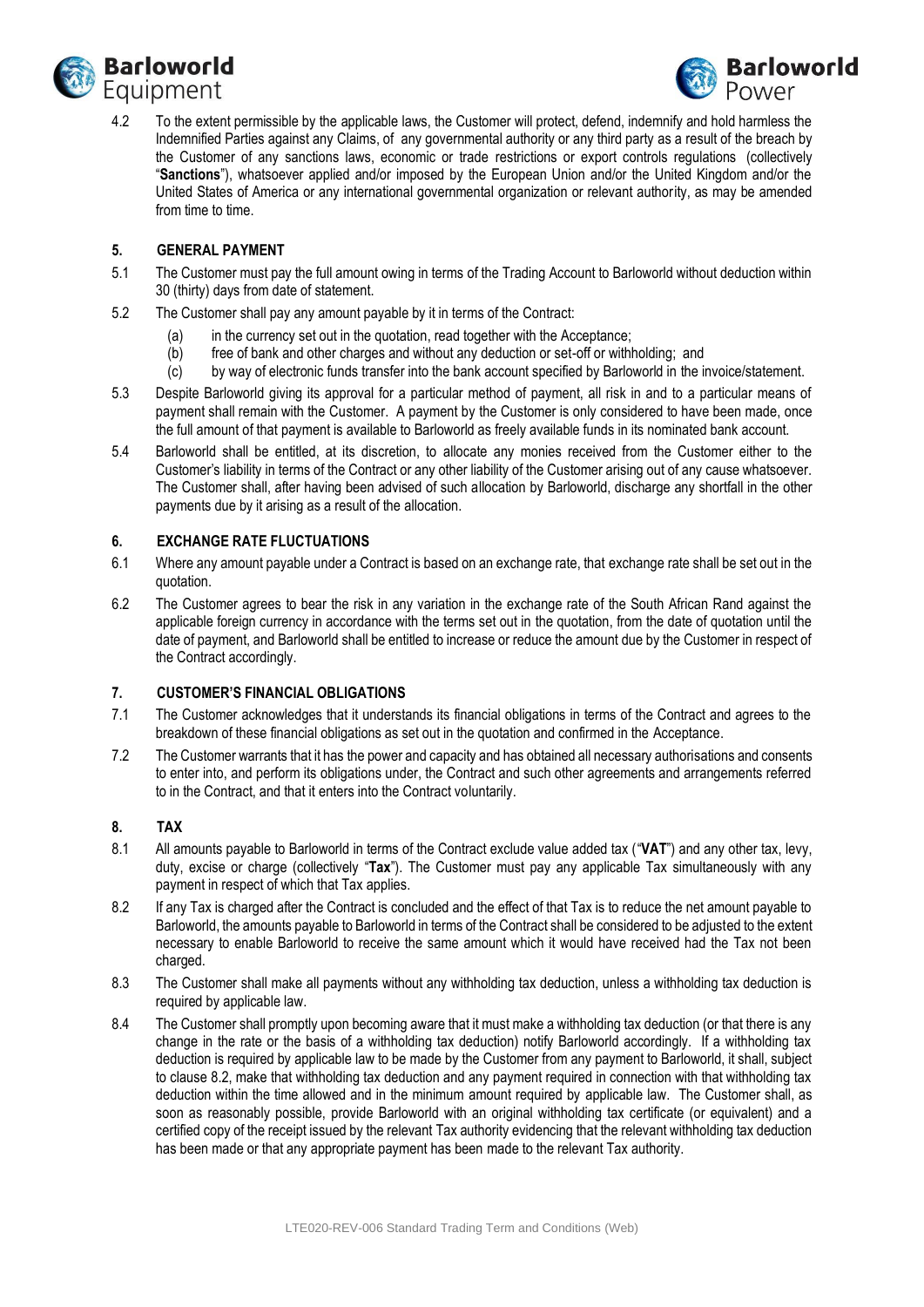



# **9. NO DISCOUNTS**

- 9.1 No amount payable by the Customer in terms of the Contract is subject to any discounts, unless agreed in writing by Barloworld.
- 9.2 Any agreed discount:
	- (a) only applies to, and is calculated on, the price of the Equipment (excluding Tax) or the charge for labour applied in respect of the Services and/or TES and does not apply to any other charges included in Barloworld's invoice; and
	- (b) does not apply if Barloworld receives late payment of any part of the amount payable.

### **10. OVERDUE PAYMENTS**

- 10.1 If the Customer fails to pay any amount payable to Barloworld (whether under the Contract or otherwise) by the due date for payment, then all amounts owing to Barloworld by the Customer, from any cause whatsoever, will become immediately payable and Barloworld may:
	- (a) charge interest on such amount, as far as permissible in law, at the greater of:
		- (i) 2% (two per cent) above the annual prime lending rate, published, from time to time by the bankers of Barloworld ("**Prime Rate**"), as certified by any manager or accountant of that bank (whose appointment or authority need not be proved) whose certification as to the Prime Rate at any time shall, in the absence of manifest error, be final and binding on the Parties, calculated daily with effect from the date that amount falls due until the date on which it is paid in full, both days included, and compounded monthly in arrears; or
		- (ii) the maximum rate of interest permissible under the applicable law;
	- (b) withhold delivery of any Equipment sold or rented and not yet delivered to the Customer in terms of any Contract or any Goods held by Barloworld, and the Customer will be liable for any storage and other holding costs incurred by Barloworld in this regard;
	- (c) stop/deactivate the Equipment and thereby render the Equipment incapable of operation;
	- (d) withhold or immediately suspend the performance of any Services and/or TES to the Customer;
	- (e) suspend the performance of any of its obligations to the Customer in terms of the Contract and any other contract with the Customer;
	- (f) restrict and/or stop access to any TES Telemetry Device, website, application program and/or software; and/or
	- (g) immediately terminate and/or suspend the Trading Account and/or any other trading facilities granted to the Customer, whether under the Contract or not.

#### **11. DELIVERY**

- 11.1 Time is not of the essence of the Contract.
- 11.2 Unless agreed otherwise by the Parties in writing, delivery of all Equipment shall be EXW (Barloworld Premises set out in Barloworld's quotation issued to the Customer) Incoterms© 2010 (as such term is defined in the International Rules for the Interpretation of Trade Terms of the International Chamber of Commerce) (the "**Delivery Address**").
- 11.3 In the case of:
	- (a) a sale of Equipment, the Customer shall collect the Equipment from the Delivery Address within 5 (five) days from the date on which Barloworld notifies the Customer in writing that such items are available for collection;
	- (b) the rental of Equipment, the Customer shall collect the Equipment on the hire start date as specified in Barloworld's hire schedule ("**the Hire Schedule**") or, if the Hire Schedule is silent, as notified by Barloworld to the Customer in writing;

#### (the "**Delivery Date**").

- 11.4 The Customer must arrange the loading of the Equipment and/or Goods at, and transportation of the Equipment and/or Goods from, the Delivery Address.
- 11.5 Barloworld is not obliged to provide any Equipment, Services, TES and/or return any Goods to the Customer until:
	- (a) the Price, together with the applicable interest, is paid in full for the sale of the Equipment;
	- (b) a deposit, if applicable, is paid in full for the rental of the Equipment;
	- (c) the Fee is paid in full for the Services (where the Fees are required to be paid in advance); or
	- (d) the Fee and/or deposit, if applicable, together with the applicable interest, is paid in full for the TES.
- <span id="page-5-0"></span>11.6 Delivery is completed when the Equipment and/or Goods is made available to the Customer for collection, on the Delivery Date at the Delivery Address and before loading commences ("**Delivery**"). The Customer shall take delivery of the Equipment on the Delivery Date. If the Customer fails to do so, then: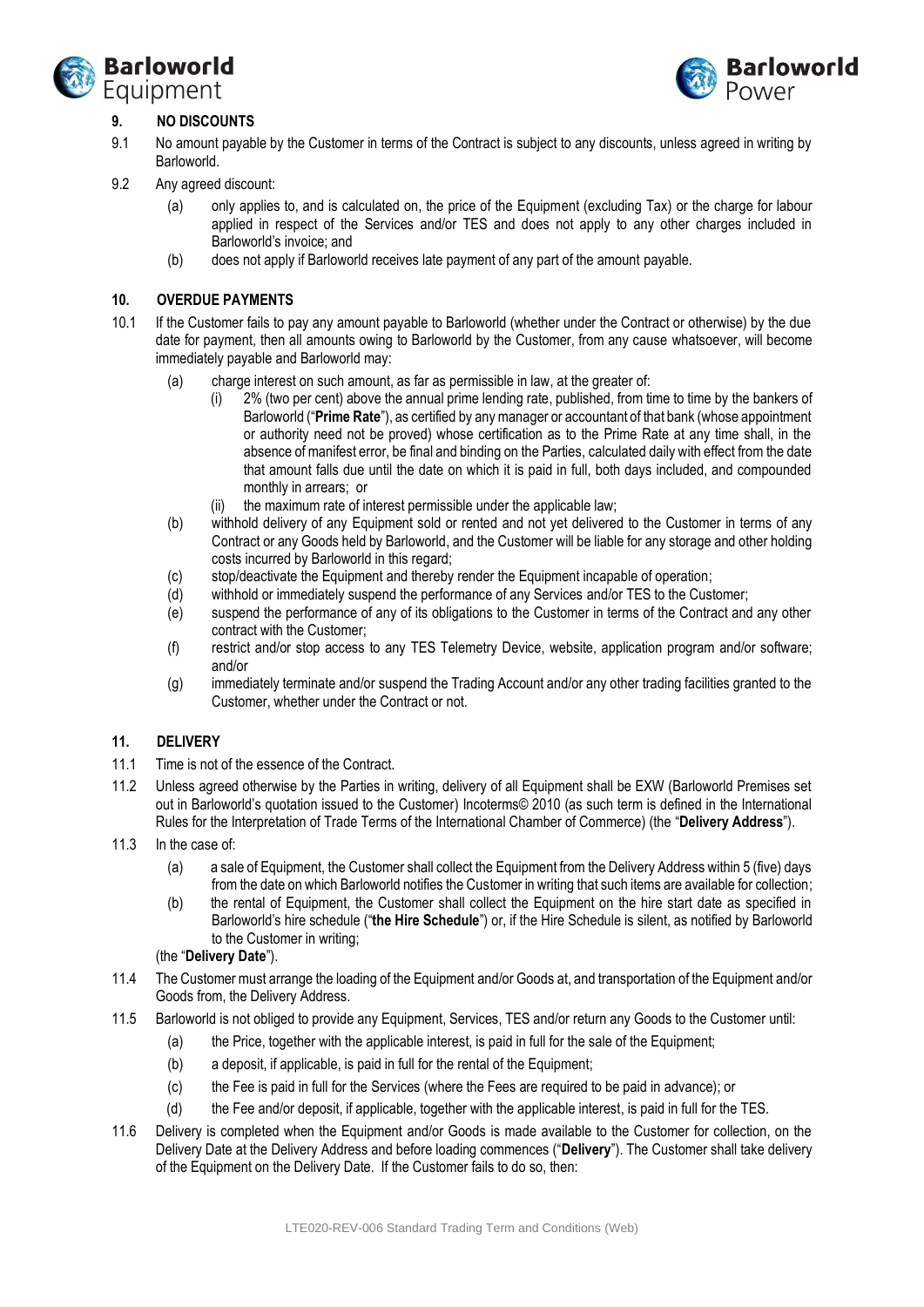



- (a) with effect from 16:30 pm on the Delivery Date, all risk of loss of, or damage to or caused by, the Equipment and/or Goods passes from Barloworld to the Customer; and
- <span id="page-6-0"></span>(b) the Customer shall pay Barloworld, on demand, the full Price or rental, as applicable, and all reasonable costs (including storage costs) which Barloworld incurs as a result of that failure; and
- (c) Barloworld may sell and or rent the Equipment and/or Goods to a third party if the Customer fails to pay the amounts set out in clause [11.6](#page-5-0)[\(b\)](#page-6-0) above within 14 (fourteen) days after demand.
- 11.7 The Customer acknowledges that its authorised representative will be present at the Delivery Address on the Delivery Date. To the extent that an authorised representative is not present at the Delivery Address on the Delivery Date, the Customer acknowledges that all information applicable to the Equipment and handover material will be given to and signed by the person authorised to collect the Equipment on its behalf, and that it is the Customer's obligation to ensure that such information is effectively communicated to all relevant persons, as necessary.
- 11.8 Acceptance of Delivery by such representative shall constitute *prima facie* proof that the Customer has examined the Equipment and has found it to be in good condition, complete and in accordance with the specifications of the operating and maintenance manuals provided by Barloworld. If required by Barloworld, the Customer's duly authorised representative will sign a receipt confirming such acceptance.
- 11.9 Barloworld shall have the right to make any changes to the Delivery of Equipment and/or Goods and or provision of Services and access to TES which are necessary to comply with any applicable law or safety requirement, or, which do not materially affect the nature or quality of the Equipment and/or Goods, TES and/or Services, and Barloworld shall notify the Customer in any such event.
- 11.10 Barloworld may, at the Customer's request, appoint a carrier on behalf of the Customer, to transport the Equipment and/or Goods for the Customer to the destination specified by the Customer. If it does so, then:
	- (a) Barloworld is hereby authorised by the Customer to appoint a carrier on such terms and conditions as Barloworld deems fit,
	- (b) the carrier appointed by Barloworld shall be deemed to be the Customer's agent;
	- (c) the Equipment and/or Goods is loaded and transported at the Customer's risk; and
	- (d) the Customer is responsible for paying the carrier any amounts due, including relevant insurance cost.
- 11.11 Despite any other provision of the Contract, Barloworld's obligation to deliver the Equipment is subject to the following conditions:
	- (a) where Barloworld manufactures the Equipment or any part thereof, Barloworld's ability to timeously source, from suppliers who are reasonably and commercially acceptable to it, all required materials and supplies;
	- (b) where the Equipment or any part thereof is purchased by Barloworld, the timeous receipt by Barloworld from its suppliers of the Equipment or any components thereof; and
	- (c) the timeous receipt by Barloworld of any Instructions.

## **12. PERMITS, CONSENTS AND APPROVALS**

- 12.1 If any permit, consent or approval, including regulatory approval, (collectively "**Approval**") is required under any applicable law for, or in connection with, the receipt by the Customer of the Services, TES and/or the Equipment, then Barloworld shall not be obliged to provide the Services, TES and/or the Equipment in terms of the Contract until the Customer obtains that Approval and provides Barloworld with written proof, satisfactory to Barloworld, that the Approval has been obtained.
- 12.2 The Customer shall be responsible to ensure that the required Approval is maintained and retained. In the event that, for any reason whatsoever, the Approval is withdrawn, becomes invalid, is no longer available, and is in any way amended or the Equipment and/or Goods are moved to a destination requiring new Approval, then the Customer must obtain the new Approval. Until such time as the Customer provides Barloworld with written proof, satisfactory to Barloworld, that the Approval has been obtained Barloworld shall be entitled in its sole discretion to suspend, alternatively cancel any Acceptance, with no liability on Barloworld towards the Customer.

## **13. PROTECTION OF RIGHTS**

If the Customer fails to perform any of its obligations under a Contract, Barloworld may perform that obligation (but is not obliged to do so) and recover the cost of doing so from the Customer, who must pay that amount to Barloworld on demand.

# **14. BREACH AND TERMINATION**

- 14.1 Notwithstanding anything to the contrary contained in the Contract, Barloworld may terminate the Contract for convenience by giving the Customer not less than 14 (fourteen) days' prior written notice.
- 14.2 Unless otherwise provided by Barloworld, the Contract shall automatically terminate if: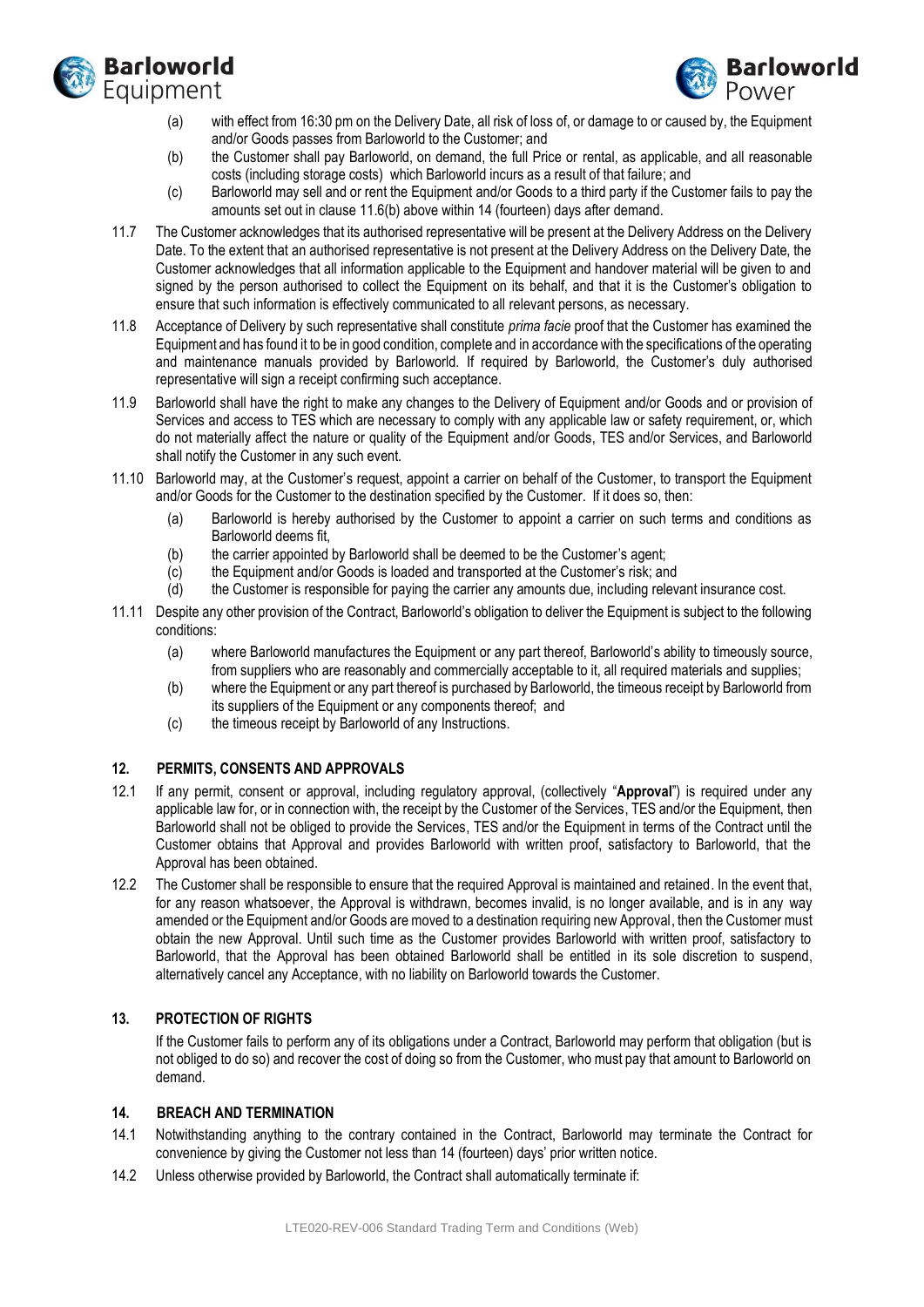



- (a) where the Customer is a natural person, s/he applies for any debt review proceedings or dies, with effect from the date on which s/he dies or the date on which the application is issued; or
- (b) where the Customer is a juristic person, it is placed under business rescue, either provisionally or finally by a court or passes a resolution to go into voluntary business rescue; with effect from the date on which the application is issued at court or the resolution is passed, whichever is applicable.
- <span id="page-7-0"></span>14.3 Without limiting its other rights or remedies, Barloworld shall be entitled forthwith to cancel the Contract (and any other Contract it may have with the Customer) and/or to claim immediate payment and/or performance by the Customer of all of the Customer's obligations whether or not the due date for payment and/or performance shall have arrived, by giving written notice to the Customer, if the Customer:
	- (a) breaches any warranty given by it in these Conditions;
	- (b) breaches any term or condition of the Contract and such breach cannot be remedied or if such breach can be remedied it fails to remedy that breach within 5 (five) days after receipt of a written notice from Barloworld to do so; or
	- (c) being a natural person, publishes a notice of the voluntary surrender of his estate, or has any application or other proceedings brought against him in terms of which he is sequestrated or placed under curatorship or the whole or a major portion of his assets is alienated or encumbered;
	- (d) being a partnership, is dissolved; or
	- (e) being a juristic person,
		- (i) it is, (or admits inability) or becomes unable to pay its debts as they fall due, or it is (or admits to being) insolvent, or files any application or action for relief under any insolvency, reorganisation or moratorium law with the object of it being wound up, liquidated, or placed under curatorship, receivership, administrative receivership or administration, as applicable in its jurisdiction, whether provisionally or finally and whether compulsory or voluntary;
		- (ii) any proceedings are started or steps are taken or instituted against it (but excluding any such steps or proceedings which are frivolous or have no prospect of success), for a liquidation order or provisional liquidation order to be made in relation to it or for its winding-up, dissolution or reorganisation or for the appointment of a judicial manager, trustee, liquidator or similar officer in relation to it or its assets; and/or
		- (iii) it is unable (or admits inability) to pay its debts generally as they fall due, or it is (or admits to being), otherwise insolvent or stops or suspends payment of all or a material part of its debts or convenes a meeting or takes any steps for the purposes of making any arrangement, compromise or composition for the benefit of its creditors or agrees or declares a moratorium or reorganisation in respect of its debts; and/or
		- (iv) any receiver, administrative receiver, administrator, compulsory manager, judicial custodian, liquidator or business rescue practitioner or the like is lawfully appointed in respect of it or any material part of its assets or revenues or it requests any such appointment;
		- (v) suspends or ceases, or threatens to suspend or cease, carrying on all or a substantial part of its business;
	- (f) repeatedly breaches any of the terms of the Contract in such a manner as to reasonably justify Barloworld's opinion that the Customer's conduct is inconsistent with it having the intention or ability to give effect to the terms of the Contract.
- <span id="page-7-1"></span>14.4 Without limiting the rights or remedies of Barloworld, on termination or cancellation of the Contract for any reason:
	- (a) the Customer shall immediately pay to Barloworld:
		- (i) all of Barloworld's outstanding unpaid invoices and interest and, in respect of Equipment delivered or TES and/or Services supplied, but which have not yet been invoiced, Barloworld shall submit an invoice, which shall be payable by the Customer immediately on receipt;
		- (ii) the cost of any materials, parts, Equipment or Services ordered which cannot be reasonably avoided or cancelled;
		- (iii) the costs or losses incurred by Barloworld as a result of the cancellation of third party contracts related to the Contract, including any cancellation fees;
		- (iv) any demobilisation cost applicable under the Contract, resulting from the termination or cancellation;
	- (b) the Customer shall return all of Barloworld's materials or Equipment which have not been paid for in full by the Customer. If the Customer fails to do so, then Barloworld may enter the Customer's premises and take possession of them. Until they have been returned, the Customer shall be solely responsible for their safe keeping and will not use them for any purpose whatsoever;
	- (c) Barloworld shall have the right to set-off any amount due in terms of a Contract or any other agreement with the Customer, against any deposit or advance payment paid to Barloworld by the Customer in terms of this Contact and the Customer shall forfeit any deposit or advance payment made to Barloworld prior to the date of termination of the Contract, in the event that the Contract is cancelled pursuant to claus[e 14.3;](#page-7-0)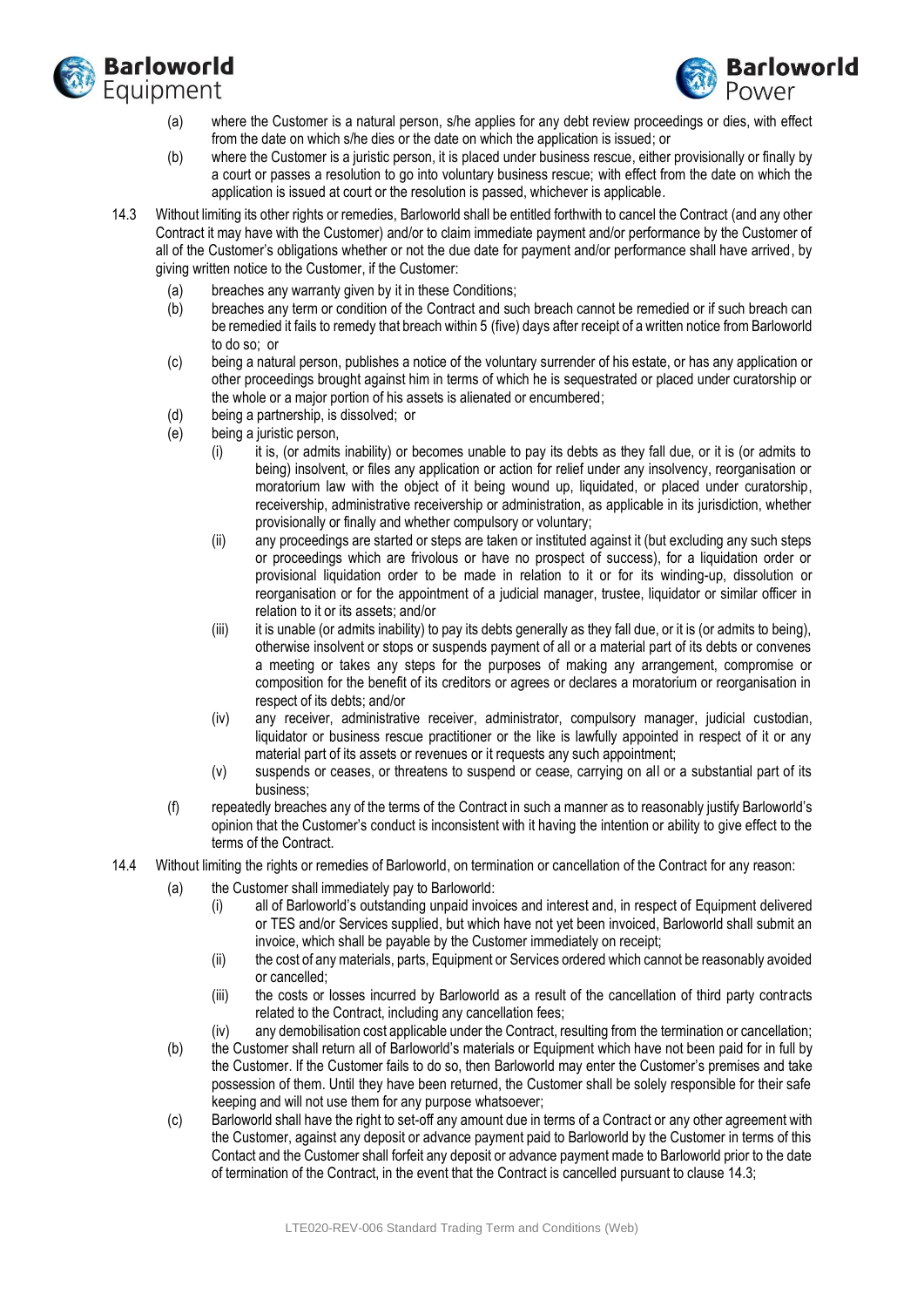



- (d) the accrued rights and remedies of Barloworld as at termination and/or cancellation shall not be affected, including the right to claim damages in respect of any breach of the Contract which existed at or before the date of termination.
- 14.5 For the purposes of exercising its rights under clause [14.4\(b\):](#page-7-1)
	- (a) the Customer irrevocably and in *rem suam* authorises and appoints Barloworld with full power of substitution to sign all and any document/s in the Customer's name or on the Customer's behalf, and to do all such things as may be necessary or desirable, to enable Barloworld to give effect to or to enforce its rights under claus[e 14.4\(b\);](#page-7-1)
	- (b) grants Barloworld and its agent, an irrevocable right to enter the Customer's premises where the Equipment may be located and take possession of and remove the Equipment without being responsible for any damage caused or without obtaining any court order. All costs and expenses incurred by Barloworld as a result of this action shall form part of the Customer's indebtedness to Barloworld under the Contract and shall bear interest as contemplated in the Contract.

### **15. COSTS ARISING FROM A BREACH**

The Customer is liable for all legal costs incurred by Barloworld because of a breach of the Contract by the Customer, on an attorney and own client scale and on a full indemnity basis, including any tracing fees and collection commission.

### **16. NON-DISCLOSURE AND INTELLECTUAL PROPERTY**

- 16.1 For purposes of this Contract, "**Intellectual Property**"means rights in and to patents, inventions, copyright and related rights, trade marks, business names and domain names, rights in get-up, goodwill and the right to sue for passing off, rights in designs, database rights, rights to use, know-how, and all other intellectual property rights, in each case whether registered or unregistered and including all applications and rights to apply for and be granted, renewals or extensions of, and rights to claim priority from, such rights and all similar or equivalent rights or forms of protection which subsist or will subsist now or in the future in any part of the world.
- 16.2 All right, title and interest in and to the Intellectual Property owned by either Barloworld or the Original Equipment Manufacturer ("**OEM**") pertaining to the Equipment, TES and/or the provision of Services shall vest respectively in either Barloworld or the OEM, as the case may be, and all benefits arising from the use of the Intellectual Property shall inure exclusively for the benefit of Barloworld and/or the OEM, respectively. The Customer acknowledges that it has no rights in or to the Intellectual Property.
- 16.3 The Customer shall not make any representation or do any act which may be taken to indicate that it has any right, title or interest in or ownership or use of the Intellectual Property.
- 16.4 The Customer undertakes not to do or permit to be done any act which may impair or prejudice the right, title or interest of Barloworld and/or the OEM in and to the Intellectual Property.
- 16.5 The Customer shall promptly notify Barloworld of any conduct by any party which constitutes, or which potentially constitutes, an infringement of any of the Intellectual Property rights and which comes to the notice of the Customer.
- 16.6 If the Customer becomes aware that any other person alleges that the Equipment, TES and/or provision of the Services infringes any rights of another party or that the Intellectual Property is otherwise threatened or likely to be adversely affected, the Customer shall immediately give written notice thereof to Barloworld and shall make no comment or admission to any third party in respect thereof.
- 16.7 Barloworld shall conduct all proceedings relating to the Intellectual Property and shall in its sole discretion decide what legal action, if any, to take in respect of any infringement or alleged infringement of the Intellectual Property or passingoff or any other claim or counterclaim brought or threatened in respect of the use or registration of the Intellectual Property, and the Customer undertakes to provide such assistance as Barloworld may require in connection with any such action.
- 16.8 All written or verbal information supplied by Barloworld to the Customer regarding Intellectual Property, products, services, developments, inventions, processes and procedures, product specifications, plans, customers, pricing and all other data (including the Additional Information) whether of a financial, technical, technological, labour related, marketing, administrative or accounting nature ("**Confidential Information**") shall be treated as confidential and shall not be disclosed to third parties without Barloworld's prior written consent. Such information shall be exclusively used for the performance of the Contract.

#### <span id="page-8-0"></span>**17. USE OF CUSTOMER'S PERSONAL INFORMATION**

17.1 Barloworld processes and manages Personal Information in accordance with the Protection of Personal Information Act No. 4 of 2013 and Barloworld's Privacy Statement, the current version of which may be accessed from the Company website [\(https://www.barloworld-equipment.com/legal/privacy-statement/\)](https://www.barloworld-equipment.com/legal/privacy-statement/). The Privacy Statement may be changed from time to time, and any updated versions will be published on the Company website.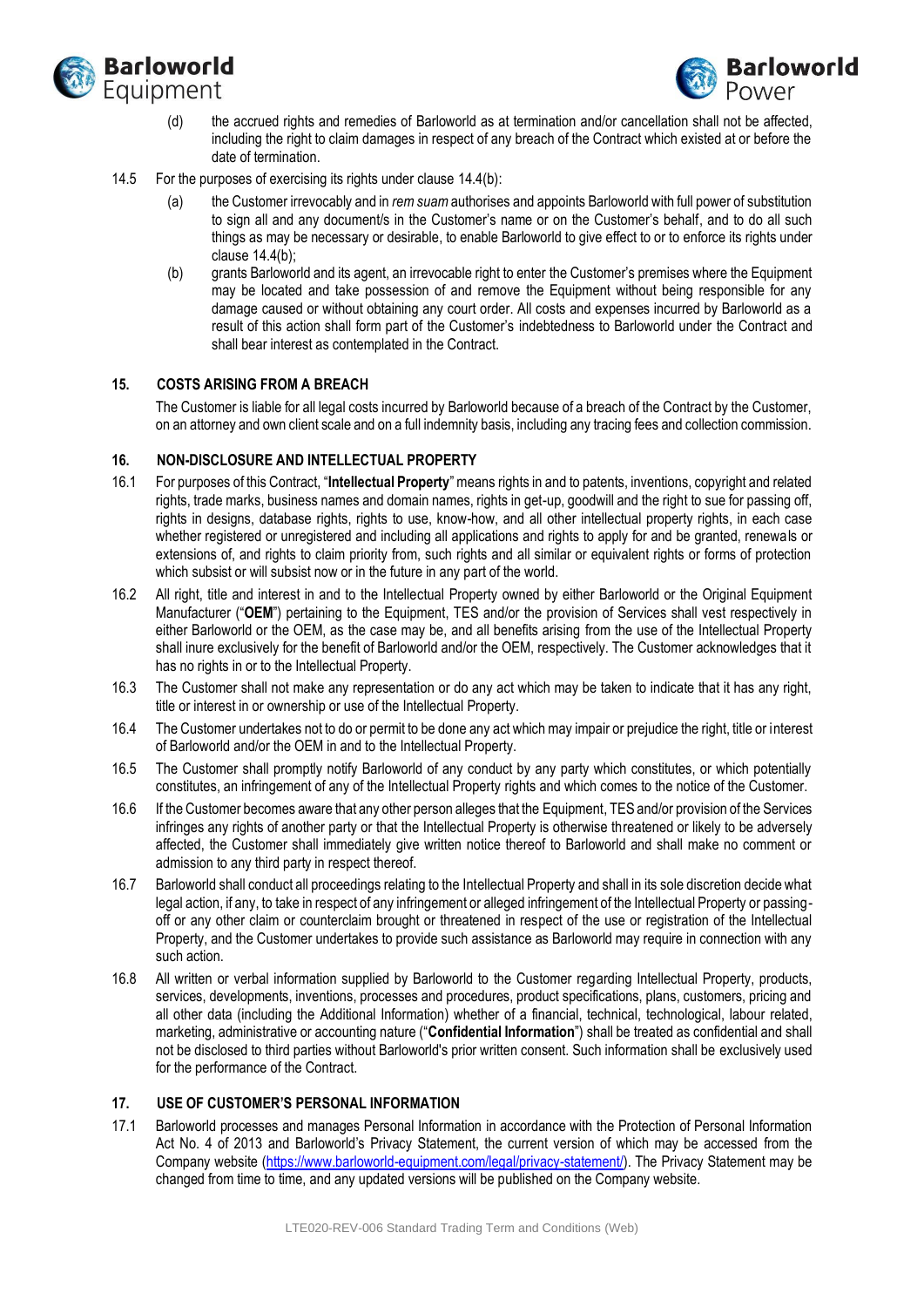



- 17.2 The Customer warrants and guarantees that all information supplied to Barloworld by the Customer in the Purchase Order and/or application for a Trading Account (if applicable) and in terms of the Contract is true and correct.
- 17.3 The Customer agrees to inform Barloworld immediately should there be any changes of whatsoever nature in any of its information, including its physical address, previously supplied to Barloworld.
- <span id="page-9-0"></span>17.4 In handling any personal information of the Customer, Barloworld will comply with the relevant data protection laws applicable in the country where Barloworld trades, is registered and/or incorporated ("**Country**").
- <span id="page-9-1"></span>17.5 As and when necessary, the Customer undertakes to obtain the consent of all natural and/or juristic persons to whom the personal information relates and herewith consents to Barloworld collecting, holding, using, disseminating, destroying, disclosing and processing such personal information supplied to Barloworld as follows:
	- (a) to either credit grantors and/or credit bureaux and/or banks and/or other financial institutions in order to ascertain information relating to the Customer's creditworthiness (before acceptance of the Purchase Order) and for fraud prevention purposes in order to process any payment necessary for and relative to the Contract. The Customer is aware that a credit bureau(x) may provide a credit profile and/or a credit score for the Customer and the Customer may contact that credit bureau(x) to obtain a copy of its credit records and to correct any inaccurate information in those records. The Customer waives any claim it may have against Barloworld relating to any mistaken or inaccurate information disclosed to the credit bureau(x);
	- (b) to attorneys and/or debt collection agencies in the event that the Customer is in breach of the Contract;
	- $\overline{c}$  transferring the personal information across the borders of the Country;<br>(d) to Barloworld's agents or principals, including:
	- to Barloworld's agents or principals, including:
		- (i) the relevant OEM and/or any of its affiliates or related parties;
			- (ii) consultants;
			- (iii) service providers or suppliers;

but only to the extent necessary for the purposes of the Contract;

- (e) to the relevant OEM and/or any of its affiliates or related parties for the purpose of conducting research on improving Barloworld's Equipment, TES and Services offered to the Customer in terms of the Contract;
- (f) for purpose of Barloworld publishing a directory containing the name, address, details and contact numbers of its Customers;
- (g) generally for the purposes of:
	- (i) servicing and/or performing warranty work in respect of the Equipment;
	- (ii) providing equipment management services;
	- (iii) internal research by Barloworld to improve its offerings to customers;
	- (iv) accounting, billing and other internal administrative purposes; and
	- (v) identifying and informing the Customer of products and services that may be of interest to it from Barloworld or selected third parties.
- 17.6 Where personal information of the Customer is used or disclosed, Barloworld shall take such steps as may be reasonable in the circumstances to ensure that the information is relevant to the purpose for which it is to be used or disclosed.
- 17.7 Furthermore, the Customer accepts that the personal information of all of Barloworld's customers may in appropriate circumstances reside outside of the Country, and it hereby agrees that Barloworld shall be entitled to transfer the Customer's personal information to such locations outside of the Country, and use the Customer's personal information in such locations as described above.
- 17.8 Barloworld will not disclose the Customer's personal information to any other person or institution other than as stated under clause [17.4](#page-9-0) and [17.5,](#page-9-1) or if Barloworld is compelled to do so in terms of law and/or a court of law. Barloworld hereby undertakes that it will only disclose such information as is required in terms of any law and or a court of law.

#### **18. TELEMETRY DEVICES**

- 18.1 The Equipment and/or Goods may be fitted or retro-fitted with on-board telemetry devices ("**Telemetry Devices**") by Barloworld or the relevant OEM, or any of its affiliates, for the purposes of transmitting to Barloworld and the OEM certain data relating to the Equipment and/or Goods, including but not limited to (i) serial and model numbers of the Equipment and/or Goods; (ii) location of the Equipment and/or Goods; and (iii) operational data such as fault codes, emissions, service meter hours, utilisation, software and hardware version numbers (collectively referred to as the "**Telematics Information**").
- 18.2 Unless specified otherwise in writing by the Customer, the Customer agrees, acknowledges and consents to the activation of the Telemetry Devices and the processing of the Telematics Information by Barloworld and/or the OEM for the following purposes:
	- (a) improving service delivery to the Customer;
	- (b) continuous improvement of the Equipment;
	- (c) market research; and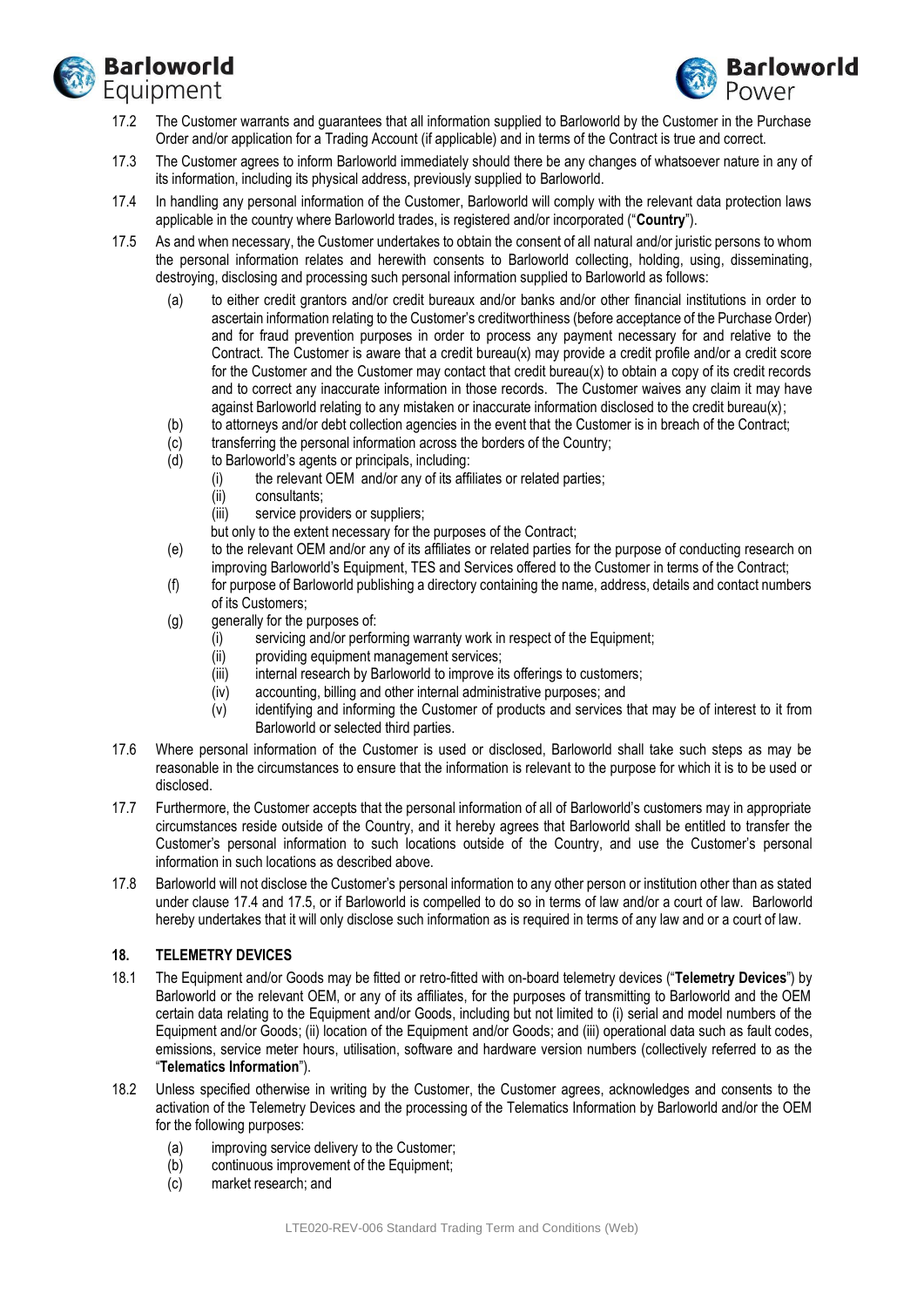



- (d) advising the Customer of new Equipment and/or related services.
- 18.3 To the extent that the Telematics Information may also constitute the Customer's personal information, the provisions of claus[e 17](#page-8-0) will also apply in respect of the use, disclosure and processing of such information.
- 18.4 In processing the Telematics Information, Barloworld and the OEM shall take all reasonable steps to protect the Customer's privacy and shall ensure that the Telematics Information is used solely for the foregoing intended purposes.

### **19. FORCE MAJEURE**

- <span id="page-10-0"></span>19.1 Barloworld is not liable for any failure or delay in performing any of its obligations under the Contract which is caused by any event or circumstance which:
	- (a) is beyond its reasonable control; or
	- (b) it could not reasonably have provided for/against before entering into the Contract; or
	- (c) having arisen, could not reasonably have been avoided or overcome by Barloworld.
- 19.2 The events or circumstances described in clause [19.1](#page-10-0) will include, but not be limited to, any strike, lock-out, shortage of labour or materials, power failures, delays in transport, accidents of any kind, any default or delay by any subcontractor or supplier of Barloworld, insurrection, riot, robbery, sabotage, blockade, embargo, coup, economic crisis, international restrictions, any order of an international authority or court, any requirements of any authority or other competent local authority, foreign exchange restrictions, interruption in electricity supply**,** fire or explosion, revolt, civil commotion, state or government or any other authority, disorder, labour dispute, war, invasion, hostilities, civil war and acts of terrorism, political or civil disturbances, the elements, inclement weather, natural catastrophes such as earthquakes, hurricanes, floods or droughts, unforeseen physical conditions (whether man made or natural) or any act of any state or government or any other authority.

#### **20. GOVERNING LAW**

20.1 The laws of the country where Barloworld is incorporated/registered shall apply to the conclusion, implementation, interpretation and/or enforcement of the Contract.

### <span id="page-10-1"></span>**21. NOTICES AND ADDRESSES FOR SERVICE**

- 21.1 Unless otherwise specified, any notice or other communication to be given to any of the Parties in terms of these Conditions and/or the Contract shall be valid and effective only if it is given in writing, provided that any notice given by telefax shall be regarded for this purpose as having been given in writing.
- 21.2 Any notice or communication shall:
	- (a) if delivered by hand on a business day for:
		- the Customer, at its address specified for it in the quotation or the Acceptance; and
		- (ii) Barloworld, to the address specified by Barloworld in the quotation marked for the attention of the 'Legal Department',

which shall be deemed to have been received on the date of delivery and if delivered on any other day, be deemed to have been received on the next business day thereafter, provided it was delivered to a responsible person during ordinary business hours who acknowledged receipt in writing;

- (b) if sent by registered post in a correctly addressed envelope to the address specified for it in the quotation or the Purchase Order shall be deemed to have been received (unless the contrary is proved) within 14 (fourteen) days from the date it was posted; and
- (c) not be considered as a valid form of service for the commencement of any formal legal and/or dispute process if sent by e-mail or any other method of electronic service of notices.
- 21.3 Either Party may by written notice to the other Party change its address or telefax number for the purposes of this claus[e 21](#page-10-1) to any other address (other than a post office box number) provided that the change shall become effective on the 7th (seventh) day after the receipt of the notice
- 21.4 Any written notice or communication which has actually been received by a Party is sufficient notice even if it has not been sent in the manner, or to the address, provided for in this clause [21.](#page-10-1)

#### **22. INDUCEMENT**

- 22.1 The Customer acknowledges and confirms that neither the Customer nor Barloworld's directors, officers, employees or agents offered or promised any form of reward to the Customer or any of its employees, officers or agents in order to secure the Contract.
- 22.2 The Customer shall immediately notify Barloworld, in terms of Barloworld's whistleblowing policy which can be found at the following website<https://www.barloworld.com/pdf/sustainability/global-whistling-policy.pdf> or such an address made available at [www.barloworld.com,](http://www.barloworld.com/) from time to time, if any of the Customer or Barloworld's directors, officers,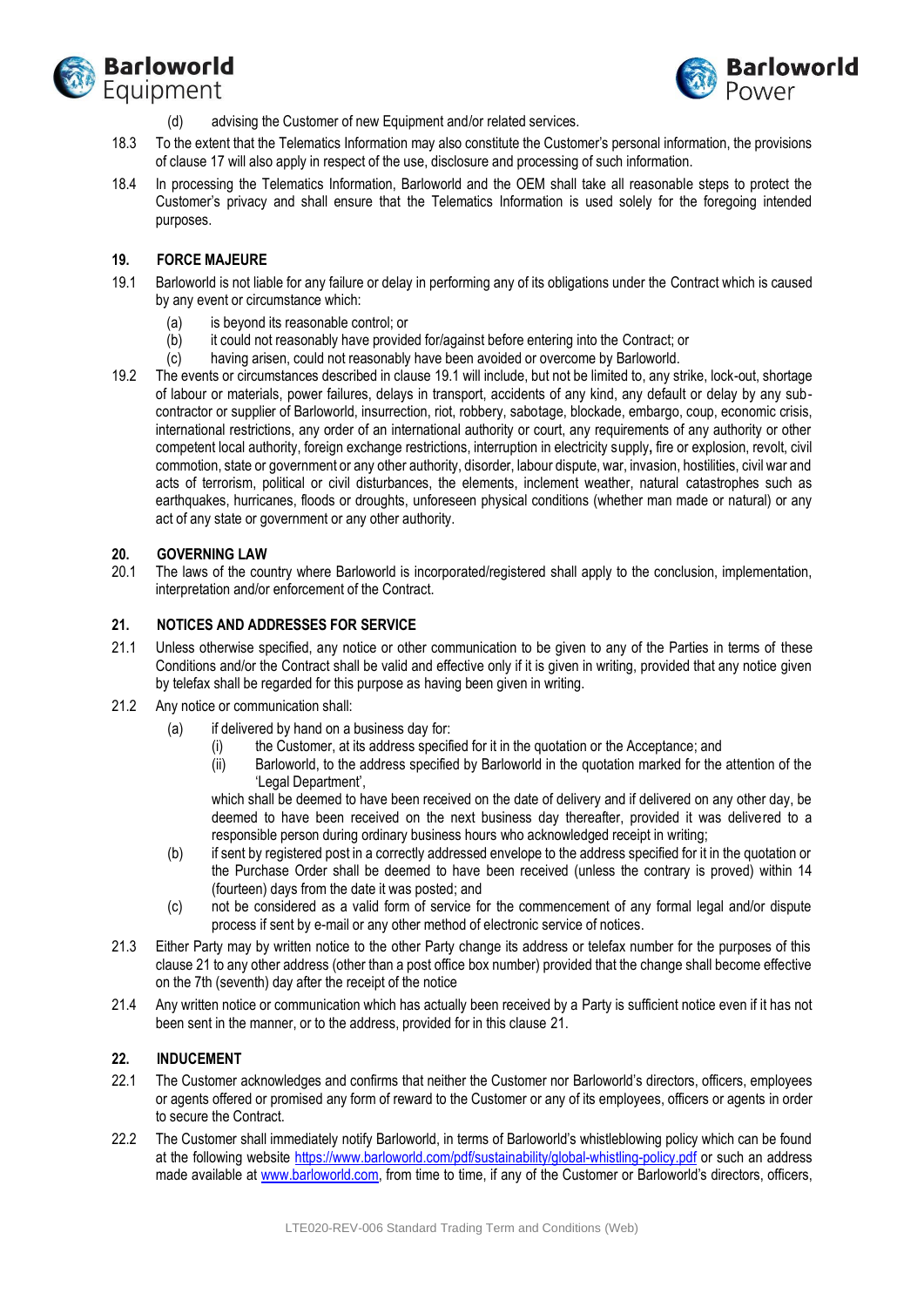



employees or agents solicits any payment or any other item of value, whether for the employee or for another party, outside of the normal compensation payable under the Contract.

#### **23. JOINT AND SEVERAL LIABILITY**

If the Contract is between Barloworld and two or more Customers; then the liability of those Customers under the Contract shall be joint and several.

## **24. TRANSFER OF RIGHTS AND OBLIGATIONS**

- 24.1 The Customer may not cede (transfer its rights), delegate (transfer its obligations), assign (transfer its rights and obligations) or subcontract all or any of its rights and/or obligations in terms of a Contract, without Barloworld's prior written consent, on each occasion.
- 24.2 The Customer hereby agrees that Barloworld may cede (transfer its rights), delegate (transfer its obligations), assign (transfer its rights and obligations) or subcontract all or any of its rights and/or obligations in terms of a Contract, or appoint an agent to perform any of the Services, without the Customer's additional consent and without giving notice to the Customer.

## **25. GENERAL AND INTERPRETATION**

- 25.1 The Parties agree that each Party, its employees, agents or subcontractors shall remain independent from the other Party and that nothing in the Contract shall be deemed to constitute a partnership, joint venture, agency relationship or otherwise between the Parties.
- 25.2 References to "writing" or "written" includes any hand-written, typewritten, facsimile or e-mail communications.
- 25.3 No indulgence granted by either Party to the other shall constitute a waiver of any of that Party's rights under the Contract; accordingly, that Party shall not be precluded, as a consequence of having granted such indulgence, from exercising any rights against the other Party which may have arisen in the past or which may arise in the future.
- 25.4 The failure by either Party to enforce any provision of the Contract shall not affect in any way that Party's right to require performance of the provision at any time in the future, nor shall the waiver of any subsequent breach nullify the effectiveness of the provision itself.
- 25.5 No variation or termination of the Contract will be valid or effective unless recorded in writing and signed by the Customer and duly authorised signatories of Barloworld.
- 25.6 The provisions in clauses [3](#page-1-0) shall, by way of *stipulatio alteri*, constitute a contract for the benefit of each Indemnified Party which shall be capable of acceptance at any time by any such Indemnified Party by written notice to that effect to the Customer. Prior to acceptance, the benefit of the stipulation may not be withdrawn by the Customer without the written consent of Barloworld.
- 25.7 Termination and/or cancellation of the Contract for any cause shall not release a Party from any liability which at the time of termination and/or cancellation has already accrued to such Party or which thereafter may accrue in respect of any act or omission prior to such termination and/or cancellation.
- 25.8 No remedy conferred by the Contract is intended to be exclusive of any other remedy which is otherwise available at law, by statute or otherwise. Each remedy shall be cumulative and in addition to every other remedy given hereunder or now or hereafter existing at law, by statute or otherwise. The election of any one or more remedy by either Party shall not constitute a waiver by such Party of the right to pursue any other remedy.
- 25.9 All clauses in the Contract should be read, as far as possible, in conformity with the applicable law. To the extent that this is not possible, any void, illegal or unenforceable provision of the Contract which is not material to its efficacy as a whole may be severed and the remaining provisions of the Contract will remain of full force and effect and the Parties shall endeavour in good faith to agree an alternative provision to the void, illegal or unenforceable provision. Any provision of the Contract held to be void, invalid or unenforceable only in part or degree will remain in full force and effect to the extent not held void, invalid or unenforceable.
- 25.10 A reference to the singular includes the plural and vice versa and a reference to any particular gender includes the other gender and the neuter.
- 25.11 In the Contract, unless the context clearly indicates a contrary intention:
	- (a) "**day"** means a calendar day, from 00:00 to 24:00;
	- (b) **"business day"** means any day other than a Saturday, Sunday or public holiday in the Country;
	- (c) "**month"** means a month calculated from a particular day in one month to the day before the day numerically corresponding to it in the following month;
	- (d) "**calendar month"** means one of the 12 (twelve) named months of the year from the 1st to the last day of such month;
	- (e) **"year"** means a period of 365 (three hundred and sixty five) consecutive days.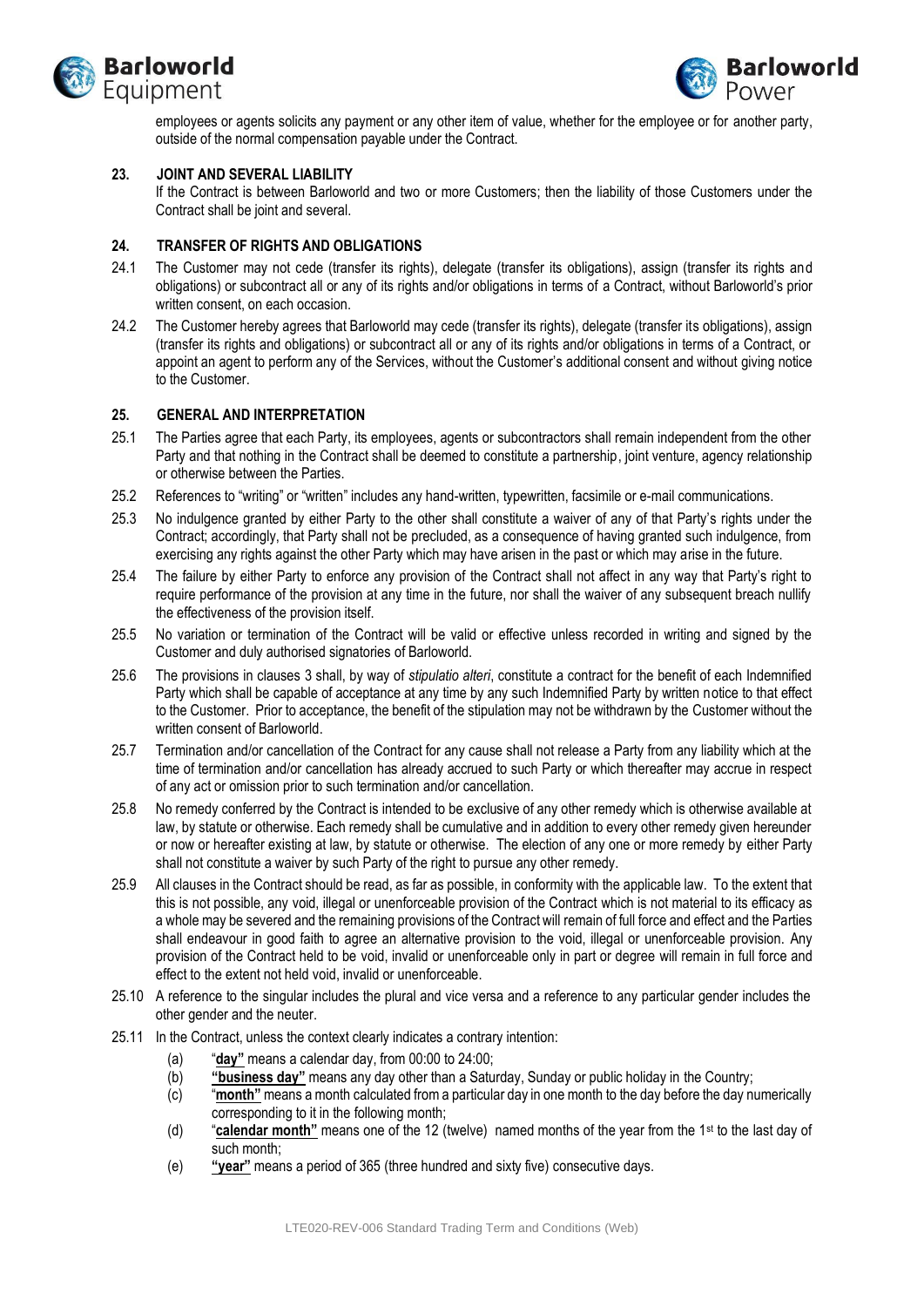



- 25.12 If any notice period prescribed in the Contract expires on a day which is not a business day, it will be deemed to have expired on the next business day thereafter.
- 25.13 Any notice period will be calculated by excluding the 1 st (first) day and including the last day thereof.
- 25.14 A reference to any law means that law as it applies on the date a Contract is concluded and as that law is amended or replaced from time to time thereafter.
- 25.15 All headings in the Contract are inserted for convenience only and must not be taken into account when interpreting the Contract.
- 25.16 Words or expressions defined in any particular clause in a Contract must bear the meaning so assigned to them throughout the Contract unless the context indicates otherwise.
- 25.17 Where an expression has been defined in the Contract and that definition contains a provision conferring a right or imposing an obligation on any Party, then notwithstanding that it is contained only in a definition, effect must be given to that provision as if it were a substantive provision.
- 25.18 The *eiusdem generis* rule does not apply so that whenever specific words of a particular class are used in conjunction with general words then the specific words must not limit the scope of the general words. If any provision is followed by the word "**including**" and specific examples, such examples must not be construed so as to limit the general ambit of the provision concerned.
- 25.19 No provision in the Contract will be interpreted for or against either Party because that party or its legal counsel drafted such provision and the *contra proferentem* rule of construction shall have no application to the construction, interpretation or adjudication of these Conditions.
- 25.20 The termination and/or cancellation of a Contract does not affect those of its provisions which expressly provide that they will operate after termination, or which must continue to have effect after termination and/or cancellation, or which must by implication continue to have effect after termination and/or cancellation.

## **B. SPECIFIC TERMS APPLYING TO THE SALE OF EQUIPMENT**

### **26. SALE OF EQUIPMENT**

26.1 The Customer agrees to purchase and Barloworld agrees to sell the Equipment on the terms and conditions specified in a Contract.

## **27. PURCHASE PRICE**

- 27.1 Subject to clauses 8.2 and 27.2, the purchase price of the Equipment (the "**Price**") is the price set out in the latest quotation delivered by Barloworld to the Customer.
- 27.2 Notwithstanding anything to the contrary contained in the Contract, the Price does not include, and Barloworld shall be entitled to be reimbursed by the Customer for, the following:
	- (a) any cost incurred by Barloworld as a result of a change to the delivery terms;
	- (b) any escalations or increases by third party suppliers, including without limitation, the OEM;
	- (c) any cost incurred by Barloworld as a result of a change in applicable law (comprising (i) the enactment of any new law, (ii) the modification or repeal of any law, (iii) the commencement of any law which was not in full force and effect at the Commencement Date (except to the extent that such law was enacted prior to the Commencement Date with an intended start date after the Commencement Date and such law takes effect without material amendment) and/or (iv) a change in the interpretation or application of a law by judicial or other authority having the authority to interpret or apply such law);
	- (d) all taxes, levies, duties (including import and customs duties) royalties, penalties, charges, fines, interest, withholding taxes and imposts, or any similar charges, duties, penalties or levies which may be imposed on Barloworld as a result of the Contract (other than those which are expressly Barloworld's responsibility in accordance with the relevant delivery terms);
	- (e) any cost arising as a result of any variation to an Acceptance;
	- (f) any cost incurred by Barloworld as a result of any delay caused by any third party contracted by the Customer to provide any service and/or goods which may have an impact upon the delivery, installation or commissioning by Barloworld of the Equipment;
	- (g) any cost incurred by Barloworld as a result of improper or defective performance by such third party; and/or
	- (h) any costs incurred by Barloworld as a result of the happening of an event for which Barloworld could not have reasonably anticipated at the date of the Contract and which impacts Barloworld's ability to perform the Contract.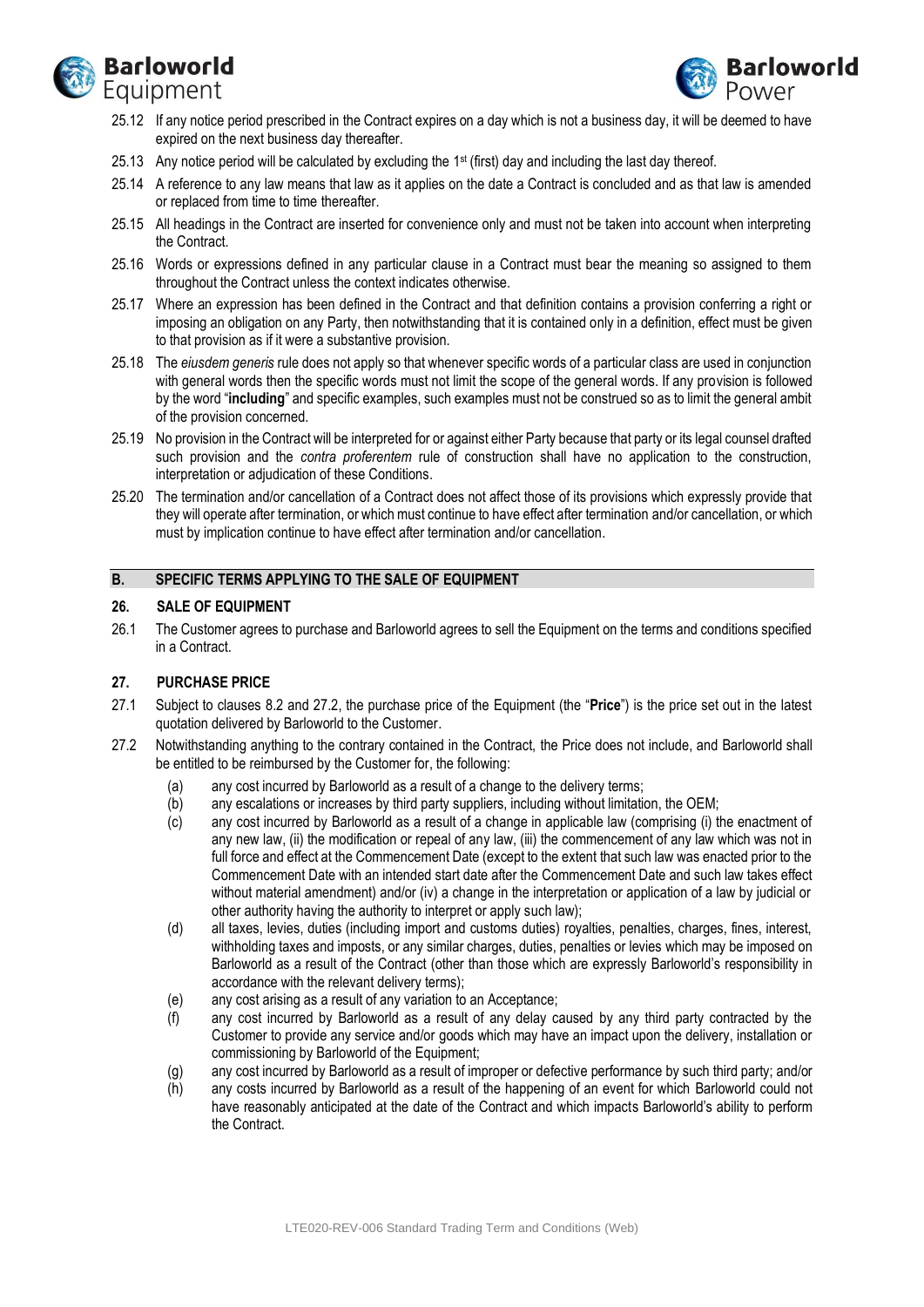



# **28. PAYMENT**

- 28.1 Barloworld shall issue an invoice to the Customer in respect of any Acceptance before or at the time of Delivery. Such invoice will be paid by the Customer:
	- (a) where the Customer has a Trading Account with Barloworld, within 30 (thirty) days from date of statement;
	- (b) where the Customer does not have a Trading Account, on presentation of Barloworld's invoice and before Delivery; or
	- (c) as otherwise agreed to with the Customer in writing.
- 28.2 Unless expressly agreed otherwise, all invoices shall be made payable in the currency set out in the invoice.
- 28.3 Should Barloworld agree to delivery in part, the deliveries will be invoiced separately and must be paid for separately.

### **29. EXPORTING THE EQUIPMENT**

- 29.1 The Customer undertakes not to transport any Equipment beyond the borders of the country in which they were delivered, without the prior written consent of Barloworld.
- 29.2 If, within 2 (two) years after the date of delivery of any Equipment under a Contract, that Equipment is exported beyond the borders of the country in which they were delivered, then the Customer shall pay to Barloworld on demand, as liquidated damages (or a penalty), an amount equal to 10% (ten per cent) of the purchase price of the Equipment, less the amount of any Tax which was payable thereon.

#### **30. RISK**

Subject to clause 11, all risk of loss of, or damage to, or caused by, the Equipment purchased by the Customer shall pass to the Customer on Delivery or on expiry of the 5 (five) day period referred to in clause 11.3, whichever is earlier.

#### **31. OWNERSHIP**

Despite delivery of any Equipment to the Customer, the Customer does not acquire ownership of, or any other right in and to the Equipment, until Barloworld has received the full Price, together with any other amount (including Tax) which is payable to Barloworld for, or in connection with, that Equipment.

### **32. REPAIR OF EQUIPMENT UNDER WARRANTY**

Where Equipment is sold under warranty by a supplier for whom Barloworld is a repair agent and Barloworld repairs or replaces that Equipment, upon completion by Barloworld of the repair or replacement, the Customer must, on request, sign written confirmation that Barloworld has effected that repair or replacement so as to enable Barloworld to recover payment for its work from the supplier.

## **33. RETURN**

- 33.1 Subject to claus[e 33.2,](#page-13-0) the Customer shall be entitled to return any part to Barloworld within 14 (fourteen) days after the Delivery Date, for credit or exchange, provided that:
	- (a) the part must be unopened in its original packaging in a resalable condition;
	- (b) a restocking fee of 15% (fifteen per cent) of the price for the part will be charged to the Customer by Barloworld, unless the part was incorrectly supplied by Barloworld;
	- (c) no lubricants, electrical parts, specially built hoses or dry charged batteries filled with acid will be accepted by Barloworld for returns, unless incorrectly supplied by Barloworld;
	- (d) the Customer will not be entitled to a credit on emergency and/or airfreight surcharges, unless the part was incorrectly supplied by Barloworld;
	- (e) the Customer will be liable for all transport costs, unless the part was incorrectly supplied by Barloworld.
- <span id="page-13-0"></span>33.2 Notwithstanding the above, parts classified as "Non-Returnable" shall not be refundable by Barloworld to the Customer.

### **C. SPECIFIC TERMS APPLYING TO THE RENTAL OF EQUIPMENT**

#### **34. RENTAL OF EQUIPMENT**

34.1 The Customer agrees to hire and Barloworld agrees to rent the Equipment specified in the Hire Schedule on the terms and conditions specified in the Contract.

#### **35. DURATION**

Each Hire Schedule shall commence on the date specified in that Hire Schedule. If no such date is specified, then the Hire Schedule shall commence on the date on which the Equipment is made available to the Customer at Barloworld's premises as set out in the Hire Schedule ("**Barloworld's Premises**") and shall endure for a minimum period specified in the Hire Schedule ("**Rental Period**"**)**.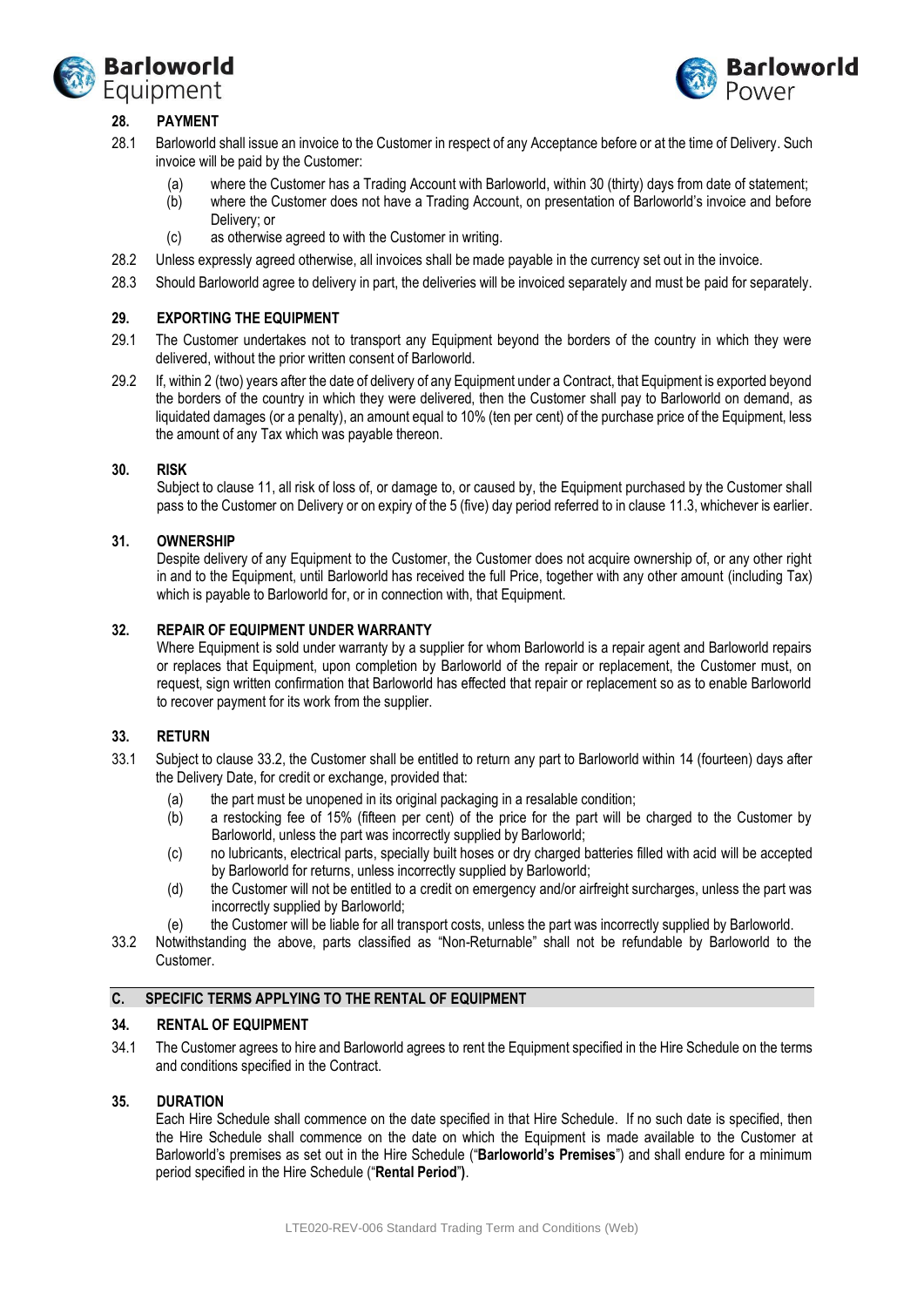



### **36. RENTAL AND DEPOSIT AND/OR GUARANTEE**

- 36.1 The rental payable by the Customer for the Equipment shall be the amount calculated using the rate set out in the Hire Schedule multiplied by either the hourly, daily, weekly or monthly usage as set out in the Hire Schedule (the "**Rental**").
- 36.2 Where applicable, the Rental shall exclude any Ground Engaging Tools ("**GET**"). An additional fitting charge will apply if GET is fitted by Barloworld. Alternatively, the Customer can supply its own OEM approved GET which will be at its own risk and for its own account.
- 36.3 If Barloworld agrees in writing to deliver the Equipment to the Customer's nominated premises, the Customer shall also be liable for the costs of, and relating to, that delivery and will bear all risk in and to the Equipment while in transit and the provisions of clause 11.10, shall apply *mutatis mutandis*.
- 36.4 The Equipment Maintenance Management Systems ("**EMMS**") which Barloworld uses to log working hours of the Equipment will be *prima facie* proof of the hours the Equipment has worked.
- 36.5 Barloworld may at any time, at its sole discretion, require the Customer to pay a deposit or deliver a guarantee, as approved by Barloworld, as security for unpaid Rentals and/or any other Claims which Barloworld may have against the Customer in terms of or arising from the Contract. Barloworld shall not be obliged to make the Equipment available for collection at Barloworld's Premises by the Customer unless and until the deposit has been paid and/or, where applicable, an approved guarantee has been provided to Barloworld.
- 36.6 The deposit or guarantee shall be retained by Barloworld until the Equipment is returned to Barloworld's Premises by the Customer and all of the Customer's obligations to Barloworld (both actual and contingent) arising from or in connection with the Contract and/or Hire Schedule have been discharged in full. For the avoidance of doubt, the deposit shall not be used to pay the Rental due in terms of the Hire Schedule.
- <span id="page-14-1"></span>36.7 Barloworld may at any time and in its sole discretion, apply the deposit or guarantee to the payment of any amounts to which Barloworld is entitled to under the Contract and/or the specific Hire Schedule.
- 36.8 The deposit shall not bear interest.
- <span id="page-14-0"></span>36.9 Barloworld may from time to time and in its sole discretion require the Customer to –
	- (a) increase the amount of the deposit or guarantee (as the case may be) to take account of any increase in the monthly Rental; or
	- (b) reinstate the deposit or guarantee to its original amount or the amount contemplated in clause 36.[9\(a\)](#page-14-0) (as the case may be), if any portion of the deposit or guarantee is applied to discharge a Customer obligation in terms of claus[e 36.7](#page-14-1) above.

#### **37. PAYMENT**

- 37.1 The Customer shall pay the Rental and Tax in respect of the Equipment to Barloworld without deduction, set-off, counterclaim or withholding taxes within 30 (thirty) days from the date of statement into the account specified by Barloworld.
- 37.2 The Customer shall also be liable for the costs of the collection and return of the Equipment to and from Barloworld's Premises.

## **38. ADJUSTMENT OF RENTAL**

- <span id="page-14-2"></span>38.1 Barloworld may at its own discretion review the rental rate twice a year, and any adjustment to the Rental shall be applicable from the 1st of March of each year, or at any time as may be communicated to the Customer.
- 38.2 Following the adjustment of the rental rate in terms of claus[e 38.1,](#page-14-2) Barloworld shall confirm and notify the Customer of the new Rental.

## **39. MAINTENANCE**

- <span id="page-14-3"></span>39.1 The Contract shall be subject to all preventative and corrective maintenance and repair services on the Equipment being carried out as per the specifications of the OEM.
- 39.2 The Customer shall, if so required by Barloworld at its sole discretion, enter into and pay for a separate maintenance contract with Barloworld in respect of the Equipment, it being agreed by the Customer that any failure on the part of Barloworld to perform in terms of the said maintenance contract shall in no way affect the Customer's obligations under the Contract.
- 39.3 The Customer grants Barloworld and its agents an irrevocable right to enter the site where the Equipment is used and/or stored ("**Site**") or, where the Site is not owned by the Customer, shall procure that the owner of the Site grants Barloworld and its agents an irrevocable right to enter the Site, at all reasonable times (but at any time in the case of an emergency) to view and inspect the condition of the Equipment and to provide the maintenance.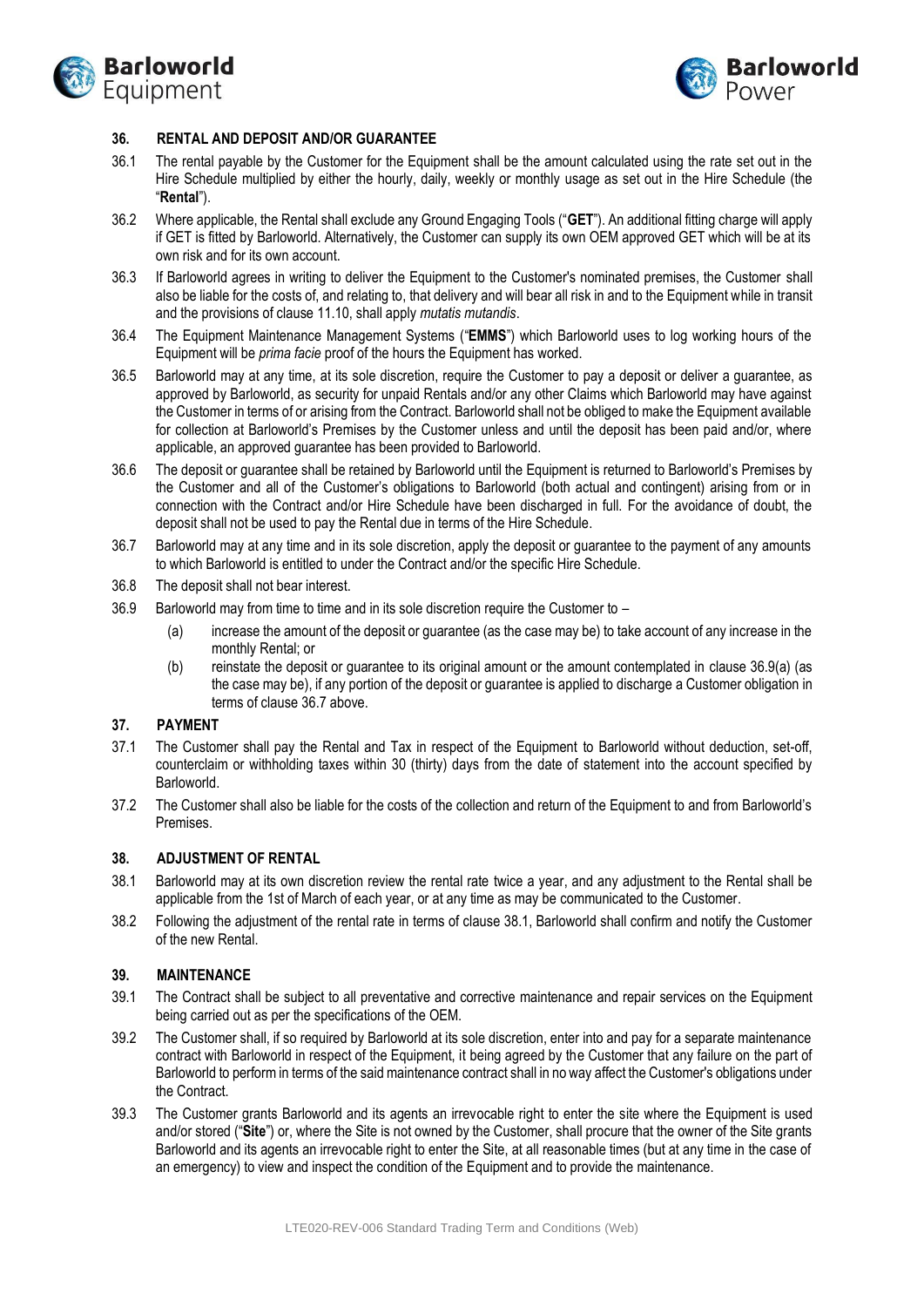



- 39.4 The Customer shall be obliged to notify the Hire Desk of Barloworld immediately in writing of any defects or deficiencies in the Equipment, or any breakdowns. In such event the Customer shall cease using the Equipment forthwith, failing which the Customer shall be liable for all loss or damage, including consequential loss or damage, sustained by Barloworld arising out of such continued use of the Equipment.
- 39.5 If the Customer is unable to use the Equipment because of a mechanical failure, then it shall forthwith notify the Hire Desk of Barloworld in writing and, except for any minimum charge payable, the Customer shall not be obliged to pay the pro rata portion of the Rental applicable to the period commencing on the date on which Barloworld receives the written notification and ending on the date on which the Customer resumes use thereof. This clause does not apply to mechanical failures of the Equipment which are caused by the acts or omissions of the Customer, its directors, officers, employees, contractors and/or agents. The use of the Equipment by the Customer other than as recommended by Barloworld and/or the OEM is deemed to be unlawful or negligent and the cost of repair or replacement of the Equipment will be for the account of the Customer.
- 39.6 If Barloworld in its sole discretion determines that repairs are necessary because:
	- (a) of the failure of the Customer to observe its obligations under the Contract; or
	- (b) the Equipment or any part thereof being damaged by a third party or as a result of any other occurrence; or
	- (c) the Equipment or any part thereof being damaged as a direct result of abnormal wear and tear arising out of abnormal, unreasonable and improper use of the Equipment by the Customer,

then the Customer shall be obliged to pay to Barloworld the cost of those repairs, determined at Barloworld's standard rates and charges for the material supplied and work carried out and the cost of the Equipment or any part thereof replaced and all amounts due in terms hereof shall be paid by the Customer prior to the Equipment being operated by the Customer.

- 39.7 Only OEM genuine parts can be used for the maintenance and/or repairs.
- 39.8 Any maintenance and repairs to the non-OEM attachments fitted to the Equipment in accordance to clause [40.18](#page-16-0) will be the responsibility and at the risk of the Customer.
- 39.9 The Customer shall
	- (a) once a day, inspect the hour meter on the Equipment ("**Meter**") to confirm that the Meter is working and immediately notify Barloworld if the Meter stops working or is faulty;
	- (b) not modify or tamper with the Meter;
	- (c) repair and replace at its own expense all Tyres, Tubes, Tracks and GET forming part of the Equipment and which are damaged or defective for any reason, including accident, intentional damage or wear and tear, to Barloworld's satisfaction;
	- (d) carry out the routine maintenance checks of the Equipment as recommended by the manufacturer thereof or requested by Barloworld, including, as a minimum, ensuring that, at all times, there is sufficient water in the radiator and sufficient distilled water in the battery and that the engine, hydraulic and transmission oil levels are those specified by the manufacturer of the Equipment;
	- (e) immediately and by the quickest available means, report to Barloworld any breakdown of, or repair required to the Equipment;
	- (f) except as specifically provided in the Contract, not carry out any repairs to, or replace any parts of, the Equipment, without Barloworld's prior written consent;
	- (g) not make any material alterations or modifications to the Equipment without the prior consent of Barloworld, and in the event of such alterations or modifications being made (whether with or without Barloworld's consent) then, at Barloworld's election, at the hire end date, such alterations or modifications will accede to the Equipment and the Customer shall receive no compensation therefor, or Barloworld may require the Customer to remove and make good at the Customer's expense, within 14 (fourteen) days of a demand so to do, any alterations or modifications, in which latter event the Customer shall be required to pay on demand for any such damage or loss occasioned by the making and/or removal of the said alterations and modifications.

## **40. THE CUSTOMER'S OBLIGATIONS**

#### The Customer shall:

- <span id="page-15-2"></span><span id="page-15-1"></span><span id="page-15-0"></span>40.1 before collecting the Equipment from Barloworld's Premises:
	- (a) advise Barloworld in writing of the Site where the Equipment will be used and stored; provided that the Customer shall not be entitled to move the Equipment to a new address unless it has obtained the prior written consent of Barloworld for the change of that address;
	- (b) if the Customer leases the Site, inform the lessor of those premises (the "**Lessor**"), by written notice, that Barloworld owns the Equipment and that the Equipment will not be subject to any lien or hypothec in favour of the Lessor;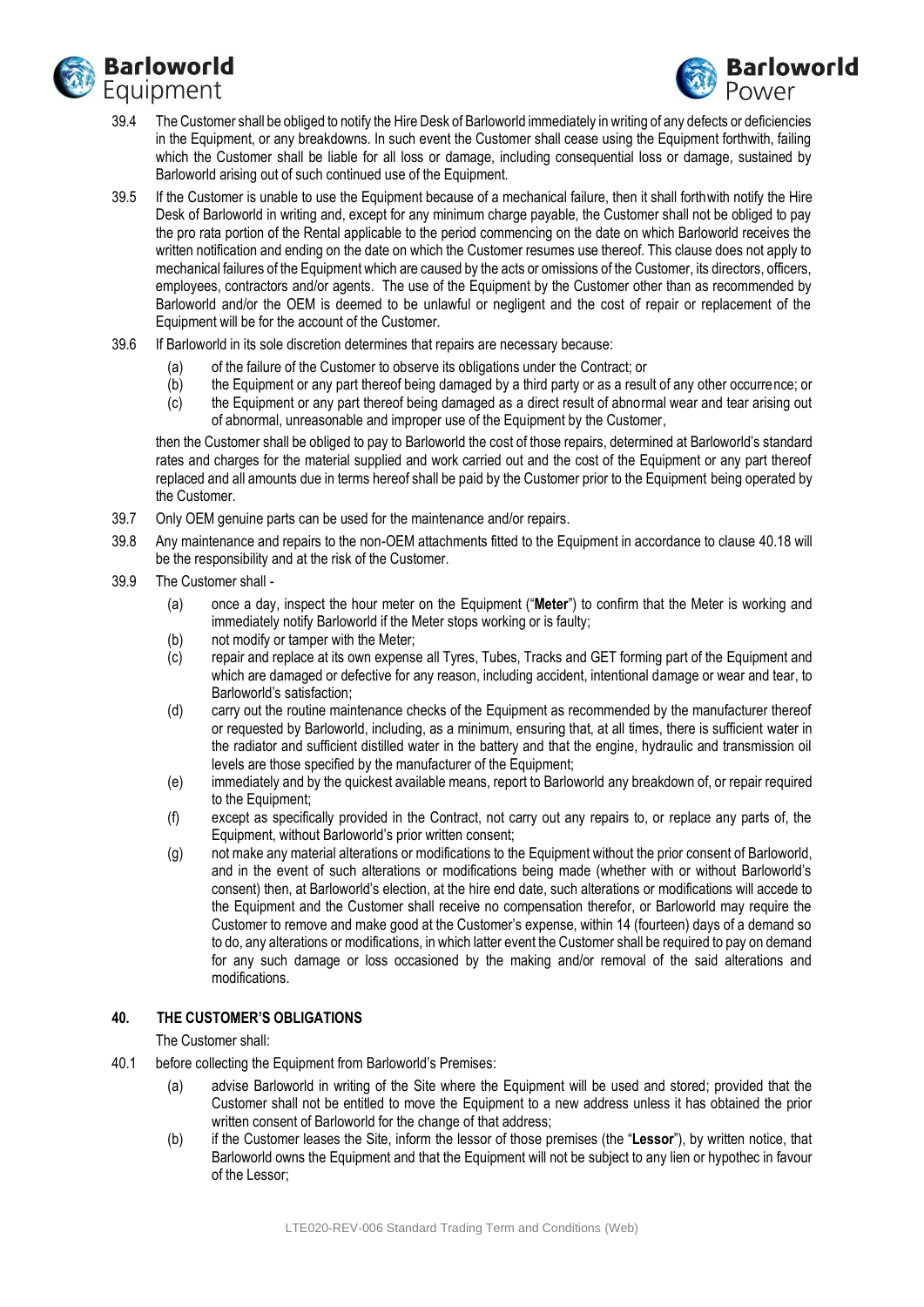



- <span id="page-16-1"></span>(c) obtain written proof of receipt by the Lessor of the notice referred to in clause [40.1](#page-15-0)[\(b\)](#page-15-1) and provide Barloworld with a copy of that proof upon receiving it;
- (d) satisfy Barloworld that it has arranged suitable transport for the transportation of the Equipment from Barloworld's Premises to the Site;
- 40.2 immediately advise Barloworld of any change to the Lessor and proceed in terms of clauses [40.1\(a\),](#page-15-2) [40.1\(b\)](#page-15-1) and [40.1\(c\)](#page-16-1) for each new Lessor;
- 40.3 ensure that at all times the Equipment remains identifiable as belonging to and owned by Barloworld and wherever possible shall ensure that a visible sign to that effect is attached to the Equipment;
- <span id="page-16-2"></span>40.4 not remove or permit the removal of the Equipment beyond the borders of the country where Barloworld's Premises are located without the prior written consent of Barloworld;
- 40.5 collect the Equipment on the date specified in the Hire Schedule from Barloworld's Premises and keep the Equipment in its possession and under its care and control at all times and shall take reasonable care in the use of the Equipment;
- 40.6 within 48 (forty eight) hours after becoming aware of a defect, notify Barloworld, in writing, that the Equipment is defective and specify the defect, failing which the Equipment will be deemed to have been received by the Customer in good working order and remains in good working order for the duration of the rental period;
- 40.7 use the Equipment only for the purpose for which it is designed, with specific reference to the OEM specifications with regard to fuel, lubrication products, and operation and recommended operating conditions;
- 40.8 use the Equipment with proper care and in a normal, proper and reasonable manner and in accordance with any instructions and directions supplied by Barloworld to the Customer and the Customer shall take all reasonable precautions to safeguard the Equipment from all loss or damage;
- 40.9 take such steps (including compliance with all safety and usage instructions provided by Barloworld) as may be necessary to ensure, so far as is reasonably practicable, that the Equipment is at all times safe and without risk to health when it is being set, used, cleaned or maintained;
- 40.10 not allow the Equipment to be subject to any claims by third parties or to be attached by any person, including the Lessor, and immediately notify Barloworld of any attempt to attach the Equipment;
- 40.11 not permit the Equipment to be confiscated, seized or taken from its possession or control under any distress, execution or other legal process, but if the Equipment is so confiscated, seized or taken, the Customer shall notify Barloworld and the Customer shall at its sole expense use its best endeavours to procure an immediate release of the Equipment and shall indemnify Barloworld on demand against all losses, costs, charges, damages and expenses incurred as a result of such confiscation and/or seizure;
- 40.12 during the subsistence of the Contract and at its own expense apply for and obtain all and any licenses, certificates, commissions or exemptions that may be required for or in connection with the use of the Equipment and shall at all times comply with all requirements of all the applicable legislation in this regard and shall, on request by Barloworld furnish copies of any or all of the documents referred to in this clause;
- 40.13 ensure that the Equipment is operated and used only by competent and properly trained, licensed and qualified persons in accordance with the operating and safety manual and shall not permit the Equipment to be used in contravention of any statute, ordinance, by-laws or any other legislation enforced during the Rental Period. In this regard, the Customer indemnifies Barloworld against any claim or loss arising as a result of non-compliance by the Customer of legislation;
- 40.14 allow Barloworld, or its agent, to inspect the Equipment, from time to time and, for this purpose, shall procure that Barloworld is granted access to the Equipment wherever it may be located;
- 40.15 take all such steps as may be required to ensure that, insofar as reasonably practicable, that the Equipment is at all times safe and is not a risk to safety and health of third parties when in use;
- 40.16 not allow the Equipment to be used to commit a crime or for an illegal purpose or in a manner which may render any claim under any insurance policy in respect of the Equipment, invalid;
- 40.17 read all operating and safety instructions provided with the Equipment, including any instructions issued by Barloworld, from time to time, and contact Barloworld if, after reading the instructions, the Customer is still unsure about how to use the Equipment safely;
- <span id="page-16-0"></span>40.18 not fit any non-OEM attachment onto the Equipment other than as supplied by Barloworld without the prior written consent of Barloworld. Any such non-OEM attachment will be inspected and approved by Barloworld before any installation/fitment. Any such items/ attachments and fitment will be at the Customer's cost;
- 40.19 immediately upon becoming aware thereof, notify Barloworld of any theft of, loss of, or damage to, the Equipment or the occurrence of any other event which may give rise to a claim under any insurance policy covering the Equipment (any shortfall from the insurer will be for the Customer's account);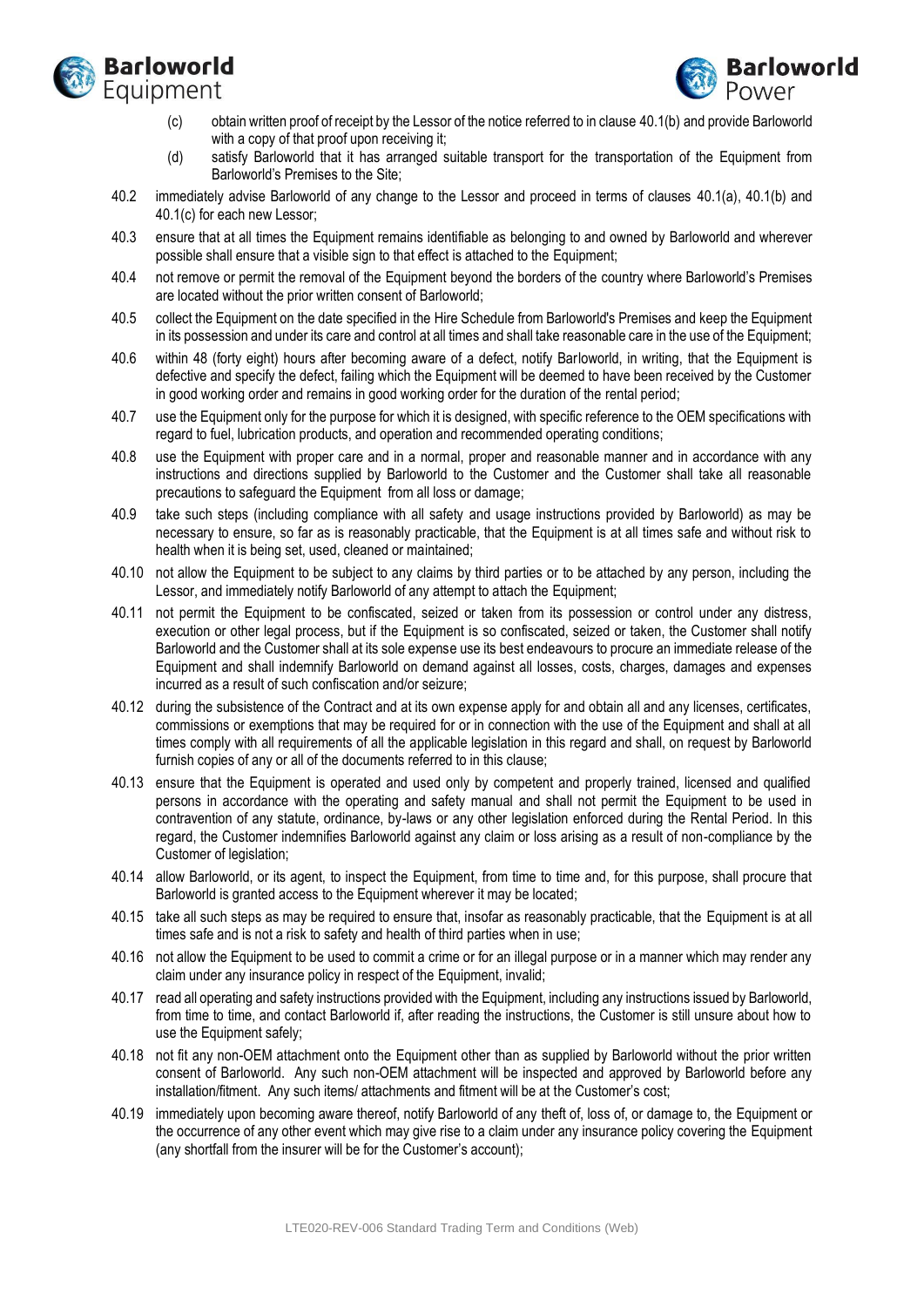



- 40.20 not cede, assign, delegate, encumber, alienate or transfer any of its rights or obligations in respect of the Equipment to any other person, without the prior written consent of Barloworld;
- 40.21 not tamper with the operation of the Equipment following the stoppage or deactivation thereof; and
- 40.22 subject to claus[e 42,](#page-17-0) return the Equipment at the end of the rental period or on earlier termination of the Contract to Barloworld's Premises, even in the event that Barloworld consented to the Equipment being removed across border as set out in clause [40.4](#page-16-2) above, or if necessary, allow Barloworld or its representatives access to the Site or any premises where the Equipment is located for the purpose of repossessing the Equipment, in which event the Customer shall be liable for any additional expenses, loss, damage arising as a result of Barloworld repossessing the Equipment.

### **41. BARLOWORLD'S OBLIGATIONS**

- 41.1 Subject to clause [39.1,](#page-14-3) Barloworld shall, within a reasonable time and at its cost, repair or replace any of the Equipment which break down or require repair.
- 41.2 Without prejudice to Barloworld's other rights under the Contract or at law, if the Equipment has to be cleaned, repaired or replaced, directly or indirectly because of any act or omission of the Customer, its directors, officers, employees, contractors, agents and/or any other person while the Equipment is under its possession, then the Customer shall pay to Barloworld, on demand, all costs of and associated with that cleaning, repair or replacement, together with the Rental for the period during which the Equipment was being repaired or replaced.

### <span id="page-17-0"></span>**42. RETURN OF EQUIPMENT**

- 42.1 The Customer shall, at its own expense at the termination of the Hire Schedule, whether by effluxion of time or otherwise, return the Equipment in good working order and condition (fair wear and tear excepted) to Barloworld's Premises with a full tank of fuel and specifically, but without limitation:
	- (a) all damage, including operational abuse of the Equipment shall be repaired;
	- (b) all broken or cracked glass shall be replaced;
	- (c) GET and liners shall be replaced;
	- (d) tyres, tracks and undercarriage shall be replaced.
- 42.2 Return of the Equipment shall include delivery of all licence papers, registration certificates, operating manuals and all other papers, as well as any keys, accessories and parts related to the Equipment which was collected by the Customer from Barloworld.
- 42.3 Upon the return of the Equipment, Barloworld shall inspect the Equipment and following such inspection prepare a report setting out the general conditions of the Equipment, and compute the costs (if any) required to replace parts or repair the Equipment in order to return it to a good working order and condition (fair wear and tear excepted), at the expense of the Customer. A certificate from any manager of Barloworld (whose appointment or authority need not be proved) as to the costs of the repairs shall be *prima facie* evidence of the amount owing by the Customer to Barloworld for such repairs.

#### **43. DEACTIVATION**

- 43.1 The Customer acknowledges that the Equipment is by its nature movable. The Customer further acknowledges and accepts that Barloworld may, in certain circumstances, be able to, and shall be entitled to remotely stop/deactivate the operation of the Equipment by written notice to the Customer ("**Stoppage Notice**"), thereby rendering it incapable of operation in the following circumstances:-
	- (a) where the Customer fails to make immediate payment of any amount that is due to Barloworld within 24 (twenty four) hours of receipt of written demand to do so or within the period specified in the notice from Barloworld;
	- (b) where Barloworld cancels the Contract under circumstances contemplated in clause 14.3.
- 43.2 The Stoppage Notice will remain in force until all overdue Rental, including interest are received in full by Barloworld. In the event where the Equipment is stopped/deactivated following the Stoppage Notice, the Customer will be liable for payment of the costs set out in the Stoppage Notice.
- 43.3 The Customer acknowledges that the right to stop/deactivate the operation of the Equipment is a right in addition to, and not in substitution of any other rights which may accrue to Barloworld upon breach or cancellation of the Contract and/or Hire Schedule.

## **44. LIABILITY AND EQUIPMENT BREAKDOWN**

In the event that the Equipment breaks down due to any defective workmanship, Barloworld's liability shall, subject to clause 3, be limited to the cost of repair, including parts and labour, to return the Equipment to full working order.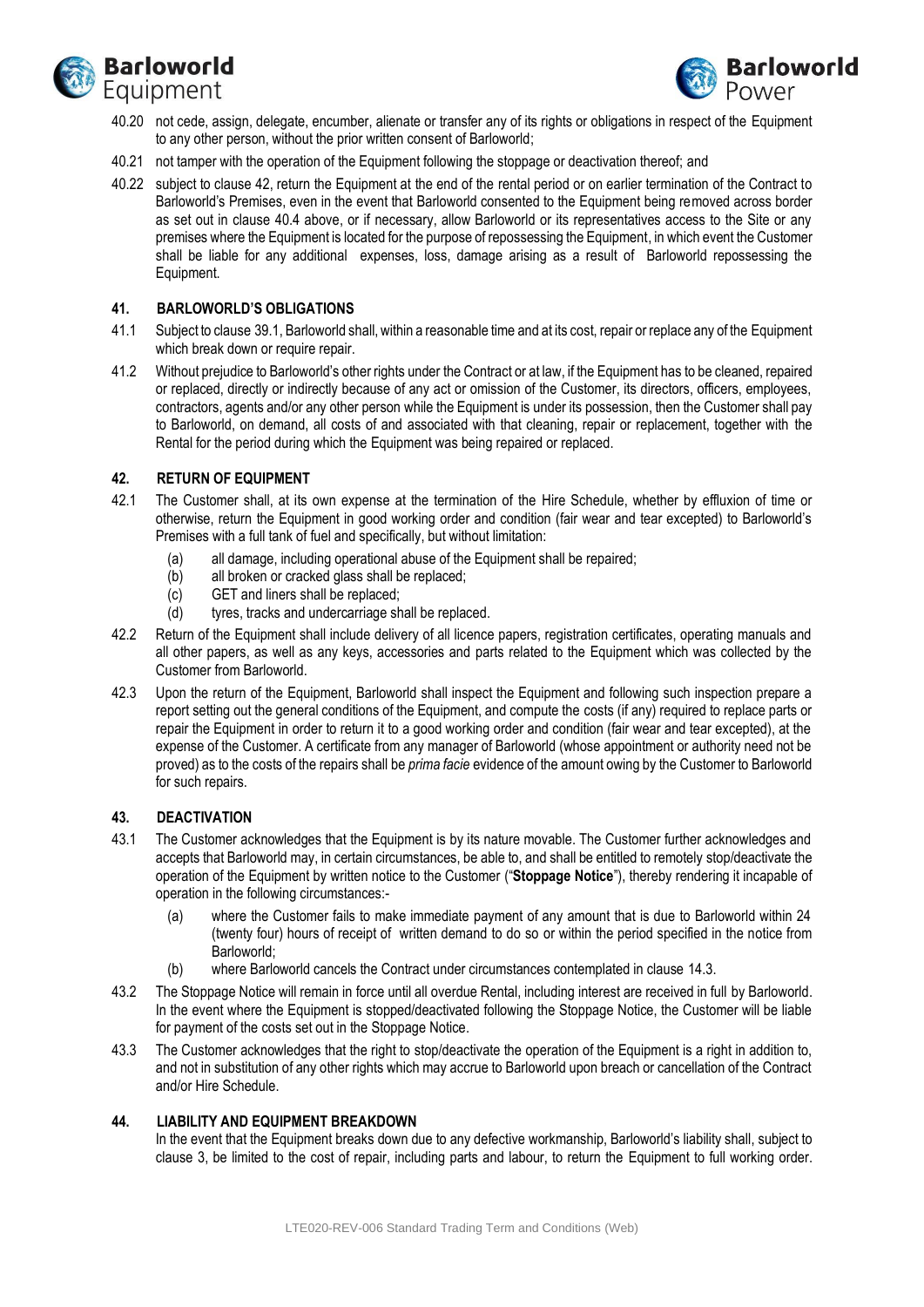



Barloworld shall not be liable for the costs of the Customer's labour or standby time in connection to any breakdown, nor any consequential losses or costs related to the delay of the Customer projects.

### **45. OWNERSHIP**

Notwithstanding anything to the contrary contained in the Contract, the Equipment shall at all times remain the property of Barloworld, and the Customer shall have no right, title or interest in or to the Equipment (save the right to possession and use of the Equipment subject to these Conditions).

### <span id="page-18-0"></span>**46. RISKS AND INSURANCE**

- 46.1 For as long as the Equipment is in the possession, custody or control of the Customer ("**Risk Period**"), the Customer shall bear all risk of theft, loss of, or damage to, or caused by, the Equipment until such time as the Equipment is returned to Barloworld, both days included. The Customer shall insure the Equipment and any ancillary or related equipment supplied by Barloworld for their full replacement value as advised by Barloworld, with an insurer approved by, and on terms and conditions acceptable to, Barloworld during the Risk Period. The interests of Barloworld and the Customer shall be endorsed on the policy. The Customer shall, on demand by Barloworld, furnish Barloworld with proof of the existence and subsistence of such insurance policy. Each such policy shall provide that the insurer shall be obliged to give 30 (thirty) days' prior written notice to Barloworld before the cancellation of, or any material change to the policy.
- 46.2 The Customer must comply with the terms and conditions of any insurance policy taken out by it in terms of this clause [46,](#page-18-0) including paying all premiums when due. If the Customer does not comply with its obligations in terms of this claus[e 46,](#page-18-0) then Barloworld shall be entitled in its discretion to insure the Equipment on behalf of and at the expense of the Customer.
- 46.3 The Customer shall, on demand, supply copies of the relevant insurance policies or other insurance confirmation acceptable to Barloworld and proof of premium payment to Barloworld to confirm the insurance arrangements.
- 46.4 The Customer undertakes to advise Barloworld and the insurance company concerned of any event or accident caused by or involving the Equipment which may give rise to a claim in terms of the policy immediately such event or accident occurs, and shall render to Barloworld all such assistance as may be reasonably required in connection with or relating to any claim made against the insurance company or anyone else relating to the Equipment.
- 46.5 Any insurance policy taken out by the Customer in terms of this clause [46](#page-18-0) does not relieve the Customer of any of its obligations in terms of the Contract or in any way limit Barloworld's claims against the Customer.
- 46.6 Should the Equipment or any item thereof become defective or be damaged, whether by risk insured against or other cause, the Customer shall cause the Equipment concerned to be restored or repaired forthwith. Any cost or expense in this respect shall be borne by the Customer. The Customer shall not withhold any Rental during any period whilst the Equipment is in a defective or damaged state and shall have no claim against Barloworld in the event of the costs of the repairs, restoration or replacement not being recovered in full or at all from the insurer.
- 46.7 In the event of the Customer failing to pay any sum of money due in respect of any insurance, maintenance or any other fees, costs or expenses under the Contract, then Barloworld shall be entitled, without prejudice to any of its rights in terms hereof, to pay such sums and to recover from the Customer, the payments so made, together with interest thereon, at the Prime Rate.

#### **47. BARLOWORLD'S RIGHTS ON TERMINATION**

Upon cancellation of this Contract for any reason:

- 47.1 Barloworld's consent to the Customer's possession of the Equipment shall terminate and Barloworld may, by its authorised representatives, without notice and at the Customer' expense, retake possession of the Equipment and for this purpose may enter the Site or any premises at which the Equipment is located.
- 47.2 all Hire Schedules with the Customer shall automatically terminate; and
- 47.3 without prejudice to any other rights or remedies of Barloworld, the Customer shall pay to Barloworld on demand:
	- (a) all Rental and other sums due but unpaid at the date of such demand together with any interest accrued pursuant to clause 10.1;
	- (b) any costs and expenses incurred by Barloworld in recovering the Equipment and/or in collecting any sums due under the Contract (including any storage, insurance, repair, transport, legal and remarketing costs).

#### **D. SPECIFIC TERMS APPLYING TO SERVICES**

#### **48. PROVISION OF SERVICE**

The Customer requests Services and Barloworld agrees to render the Services on the terms and conditions specified in the Contract.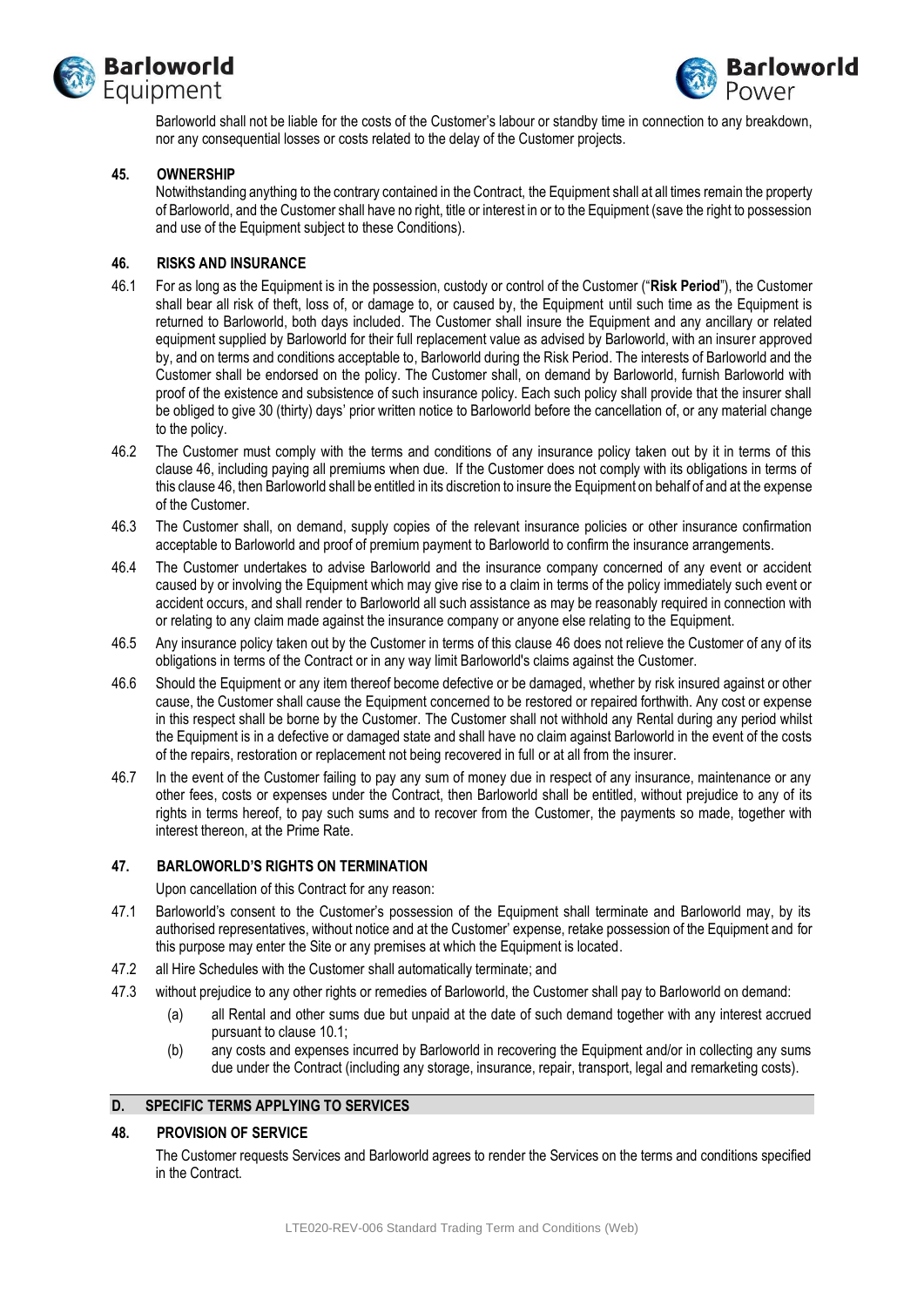



## **49. QUOTATIONS**

- 49.1 Upon request, Barloworld will prepare a quotation for the Customer in respect of any required Services which will remain valid for the period stated in the quotation, which period shall not exceed 30 (thirty) calendar days from the date of issue. The quotation shall set out an estimate of the fee payable for the Services and will not be binding on Barloworld until accepted in terms of clause 2.2(c).
- 49.2 If Barloworld deems it necessary to strip and/or dismantle the equipment in respect of which Services are to be performed (the "**Goods**") in order to prepare a quotation for the Customer:
	- (a) Barloworld may dismantle the Goods to the extent which Barloworld deems necessary in order to prepare the quotation;
	- (b) the Customer must pay, in advance, a fee to Barloworld for dismantling the Goods, which fee is determined in accordance with Barloworld's usual rates for such Services on the date on which the Goods are dismantled;
	- (c) if the Customer does not accept Barloworld's quotation, Barloworld is not obliged to assemble the Goods and, if the Goods have been dismantled at Barloworld's Premises, the Customer must promptly, but by no later than 7 (seven) days after notice from Barloworld, remove the Goods from Barloworld's Premises in their dismantled condition. Any Goods left on Barloworld's Premises shall be at the Customer's own risk and Barloworld reserves the right to charge storage costs and other holding costs incurred by Barloworld to the Customer commencing on the first day following the expiry of the 7 (seven) day period referred to above (whether or not the Goods have been dismantled).

### **50. FEE**

- 50.1 The fee for performing the Services (the "**Fee**") is the fee as set out in Acceptance, and any amounts set out in clause [50.2.](#page-19-0) If the Fee does not appear in either the quotation or, as the case may be, the Acceptance, then the Fee shall be calculated by applying Barloworld's standard rate and/or charge for the Services applicable as at the date on which the Services are performed, plus Barloworld's standard price for any parts supplied in the course of providing the Services (the "**Parts**").
- <span id="page-19-0"></span>50.2 Notwithstanding anything to the contrary contained in the Contract, the Fee does not include, and Barloworld shall be entitled to be reimbursed by the Customer for, the following:
	- (a) any cost incurred by Barloworld arising from a change to the service requirements;
	- (b) any escalations or increases by third party suppliers, including without limitation, the OEM
	- (c) any cost incurred by Barloworld as a result of a change in applicable law after the date of quotation or Commencement Date, whichever is the earlier (comprising (i) the enactment of any new law, (ii) the modification or repeal of any law, (iii) the commencement of any law which was not in full force and effect at the Commencement Date (except to the extent that such law was enacted prior to the Commencement Date with an intended start date after the Commencement Date and such law takes effect without material amendment) and/or (iv) a change in the interpretation or application of a law by judicial or other authority having the authority to interpret or apply such law);
	- (d) all taxes, levies, duties (including import and customs duties) royalties, penalties, charges, fines, interest, withholding taxes and imposts, or any similar charges, duties, penalties or levies which may be imposed on Barloworld as a result of the Contract (other than those which are expressly Barloworld's responsibility in accordance with the relevant delivery terms);
	- (e) any cost arising as a result of any variation to an Acceptance;
	- (f) any cost incurred by Barloworld as a result of any delay caused by any third party contracted by the Customer to provide any service and/or goods which may have an impact upon the Services by Barloworld;
	- (g) any cost incurred by Barloworld as a result of improper or defective performance by the third party referred to above; and/or
	- (h) any costs incurred by Barloworld as a result of the happening of an event for which Barloworld is not liable.
- 50.3 If a member, director, officer, employee, contractor and/or agent of the Customer consents in writing to any additional Services which are not recorded in the quotation or the Acceptance, then that person is deemed to be authorised to agree to the performance of such additional Services and the Fee is deemed to be adjusted to include an additional fee therefore, calculated by applying Barloworld's current standard rates and/or charges for such Services, which shall be made available to the Customer on request.

## **51. PAYMENT**

- 51.1 The Customer shall pay to Barloworld the Fee set out in the invoice within 30 (thirty) days from date of statement.
- 51.2 Performance of the Services in phases will be invoiced separately and must be paid for separately.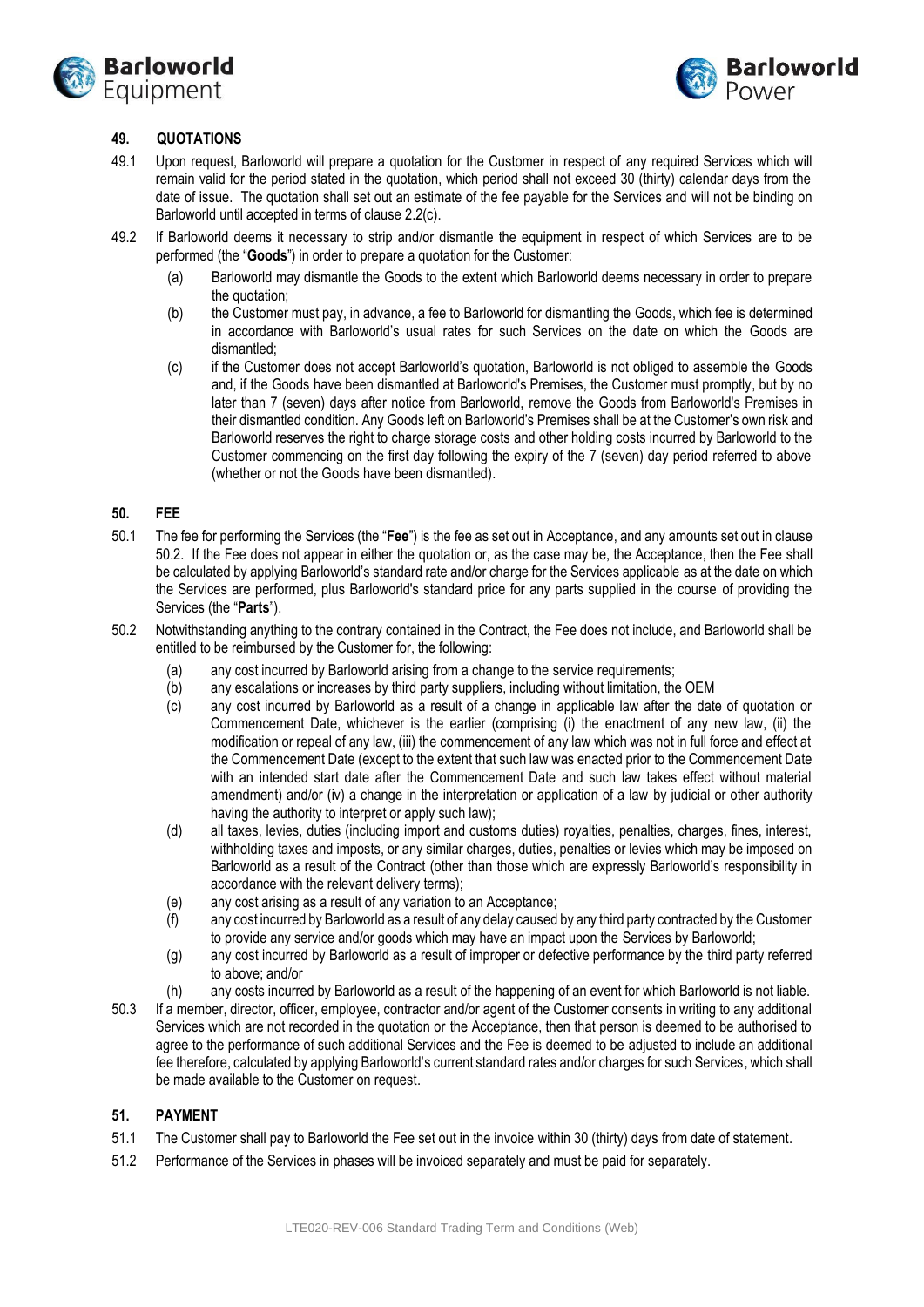



# <span id="page-20-2"></span>**52. LIEN**

- 52.1 Barloworld shall, in addition to any other right or remedy it may have in law, have a lien and power of sale over the Goods and all other property of the Customer at Barloworld's Premises for the Fees and all other costs and expenses charged under or in connection with the Contract.
- <span id="page-20-0"></span>52.2 If any such sums remain unpaid (in full or part) more than 3 (three) months after it becomes due, then Barloworld shall, without prejudice to any other right which it has in terms hereof or at law, be entitled and is irrevocably authorised *in rem suam*:
	- (a) to hold the Goods as security for the payment of all amounts owing by the Customer to Barloworld and to retain such possession for so long as Barloworld may deem fit;
	- (b) to dispose of the Goods or any of them by private treaty (at a fair price) or public auction or by any other form of disposal in Barloworld's sole discretion and on such terms and conditions as Barloworld in its sole discretion may deem fit and to convey good valid and free title to the purchaser or transferee thereof; and
	- (c) to apply the full proceeds received from any realisation of the Goods in payment or reduction of the Customer's indebtedness to it in respect of the Contract, and to defray out of the proceeds of any such realisation all expenses and costs incurred in or arising out of the realisation, provided that after the payment of all costs and expenses in connection with any such realisation and all amounts due to Barloworld, any balance of the proceeds of any such sale shall be paid to the Customer;
	- (d) to apply for provisional sentence and to execute upon all or any of the Goods; or
	- (e) to employ such other remedies and to take such other steps against the Customer as are allowed in law.
- <span id="page-20-1"></span>52.3 For the purpose of enforcing clause [52.2,](#page-20-0) Barloworld shall be entitled to exercise the following rights either in its own name or in the name of the Customer, as it may elect:
	- (a) to make, sign and execute all such deeds, documents, instruments, notices or other writings as shall or may be required;
	- (b) to give and grant good, valid and effectual receipts and discharges for all and any moneys or other receipts received or recovered by it in respect of the Goods; and
	- (c) generally to exercise all or any rights in respect of the Goods in such manner and to such extent as it considers necessary or expedient.
- 52.4 The Customer hereby authorises Barloworld, including any officer or manager of Barloworld nominated by Barloworld for this purpose, irrevocably and in *rem suam*, to exercise any of its rights in terms of clause [52.2](#page-20-0) o[r 52.3](#page-20-1) above in the name and on behalf of the Customer, should Barloworld so require.
- 52.5 **The Customer hereby indemnifies and holds the Indemnified Parties harmless against all and any Claims of whatsoever nature which may be made by any person against the Indemnified Parties arising out of or in connection with any exercise of its rights in terms of this clause.**

## **53. PERFORMANCE OF THE SERVICES**

- 53.1 Barloworld shall carry out the Services within a reasonable time after issuing the Acceptance.
- 53.2 Barloworld shall notify the Customer of the date on which it will commence the Services and the anticipated completion thereof. Barloworld shall use all reasonable endeavours to meet any performance dates for the Services specified in the Acceptance, but any such dates shall be estimates only and time shall not be of the essence for the performance of the Services.
- 53.3 The Services will be provided at the address specified in the Acceptance and if no address is specified, at Barloworld's Premises.
- 53.4 If the Services will be provided at Barloworld's Premises, then the Customer shall, at the Customer's cost:
	- (a) deliver the Goods, unloaded at the place designated by Barloworld at Barloworld's Premises by not later than 16:00 on the date requested by Barloworld;
	- (b) continue to bear all risk of loss of, or damage to, or caused by, the Goods whilst they are at Barloworld's Premises;
	- (c) promptly on the completion of the Services, collect the Goods from Barloworld's Premises and if the Customer fails to do so, then the Customer shall pay to Barloworld, on demand, any costs incurred by Barloworld arising from or in connection with that delay (including any storage, holding, carriage and insurance costs) and the provisions of claus[e 52](#page-20-2) shall apply *mutatis mutandis*;
	- (d) be responsible for loading and securing the Goods on its carrier's vehicle for transportation from Barloworld's Premises.
- 53.5 Where the Services are provided anywhere other than Barloworld's Premises, then the Customer must:
	- (a) ensure that the Goods are made available to Barloworld at that place on the dates and at the times requested by Barloworld;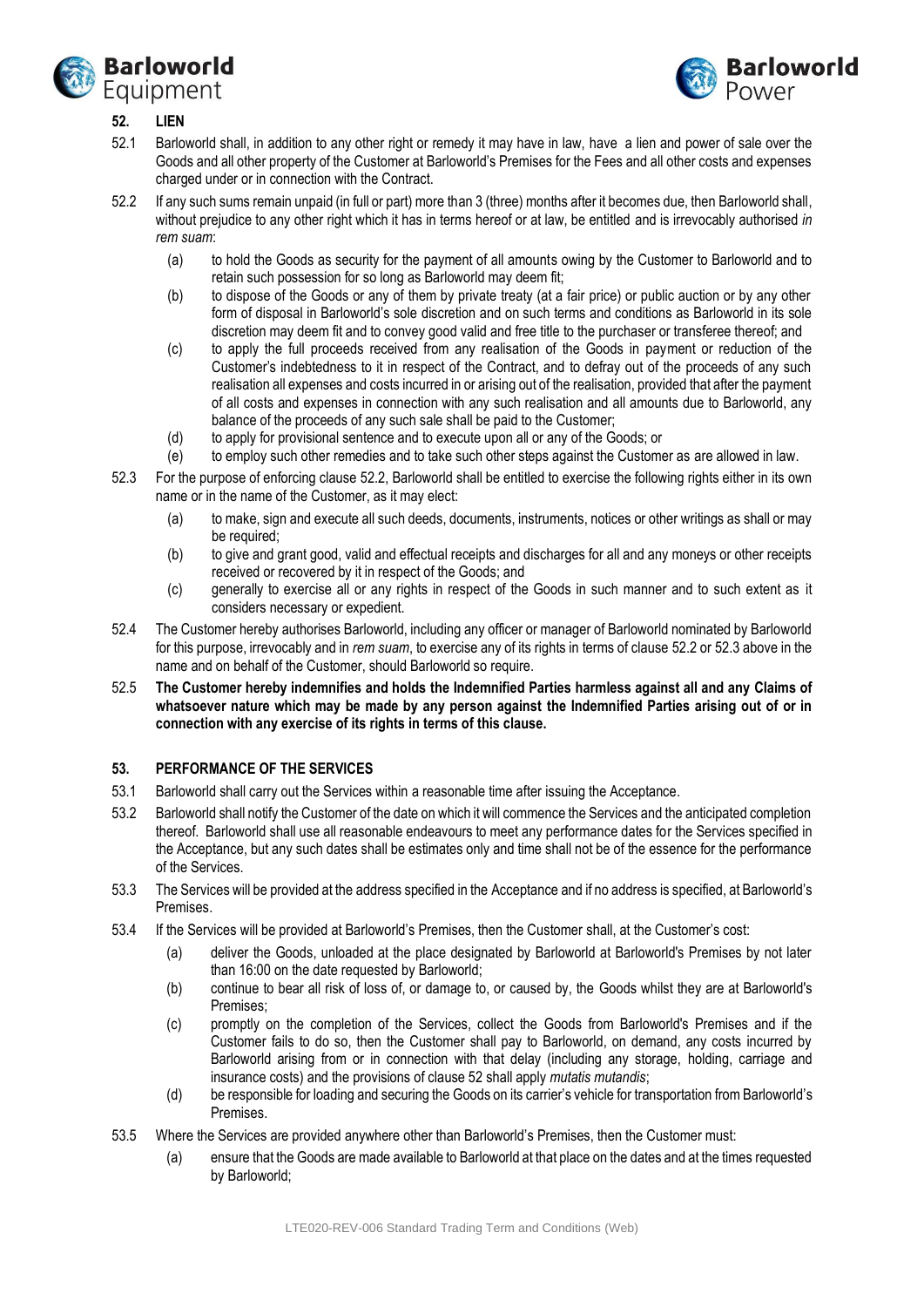



- (b) provide all utilities, facilities and tools at that place as Barloworld, its employees and/or its sub-contractor may require to perform the Services, including lifting equipment which is in good order and condition and which may be operated safely.
- 53.6 Despite any other provision of the Contract, Barloworld's obligation to provide the Services is subject to the following conditions:
	- (a) Barloworld's ability to timeously source from suppliers reasonably and commercially acceptable to it, all materials, supplies or Parts required for, or in connection with, the Services;
	- (b) the timeous receipt by Barloworld of any Instructions.
- 53.7 Upon completion of the Services, the Customer shall conduct an inspection on the Goods to ensure that the Services have been correctly carried out.
- 53.8 Barloworld's standard service warranty shall apply to any Services provided in terms of the Contract.

## **54. CUSTOMER'S OBLIGATIONS**

- 54.1 The Customer shall:
	- (a) ensure that the terms of the Purchase Order and (if submitted by the Customer) the Specification are complete and accurate;
	- (b) co-operate with Barloworld in all matters relating to the Services;
	- (c) provide Barloworld, its employees, agents, consultants and subcontractors, with access to the Customer's premises, office accommodation and other facilities as reasonably required by Barloworld to provide the Services;
	- (d) provide Barloworld with such information and materials as Barloworld may reasonably require to supply the Services, and ensure that such information is accurate in all material respects;
	- (e) obtain and maintain all necessary licences, permissions and consents which may be required for the Services before the date on which the Services are to start.
- <span id="page-21-0"></span>54.2 If Barloworld's performance of any of its obligations in respect of the Services is prevented or delayed by any act or omission by the Customer or failure by the Customer to perform any relevant obligation ("**Customer Default**"), then:
	- (a) Barloworld shall, without limiting its other rights or remedies, have the right to suspend its performance of the Services until the Customer remedies the Customer Default, and shall be entitled to rely on the Customer Default to relieve it from the performance of any of its obligations to the extent the Customer Default prevents or delays Barloworld 's performance of any of its obligations;
	- (b) Barloworld shall not be liable for any costs or losses sustained or incurred by the Customer arising directly or indirectly from Barloworld's failure or delay to perform any of its obligations as set out in this clause [54.2;](#page-21-0) and
	- (c) the Customer shall reimburse Barloworld on written demand for any costs or losses sustained or incurred by Barloworld arising directly or indirectly from the Customer Default.

## **55. Excess Material**

Where any components, parts and/or materials ("**Material**") required to perform the Services have been ordered by Barloworld in accordance with the Acceptance for the purposes of providing the Services, then should the Material no longer be required for the Services as a result of the termination of the Contract or change in the Customer's requirements, and Barloworld has no other reasonable use for such Material, Barloworld shall provide such Material to the Customer, and the Customer shall reimburse Barloworld for the cost thereof.

#### **E. SPECIFIC TERMS APPLYING TO TECHNOLOGY ENABLED SOLUTIONS**

## **56. DEFINITION OF TES**

"**TES**" refers to solutions, including consultative services, for Equipment and/or Goods management, productivity and/or safety and/or sustainability improvement, enabled by:

- (a) a Telemetry Device fitted to the Equipment and/or Goods which transmits Telematics Information from the Equipment and/or Goods to Barloworld and/or the relevant OEM; and/or
- (b) other hardware, a website, database, application program and/or software which collates, displays, relays, summarizes, reports on and/or in any way processes Telematics Information and/or other information relating to the status, condition, performance, productivity, safety, sustainability and/or history of Equipment and/or Goods and/or the job Site and/or the operator and/or the sampling and analysis of fluids.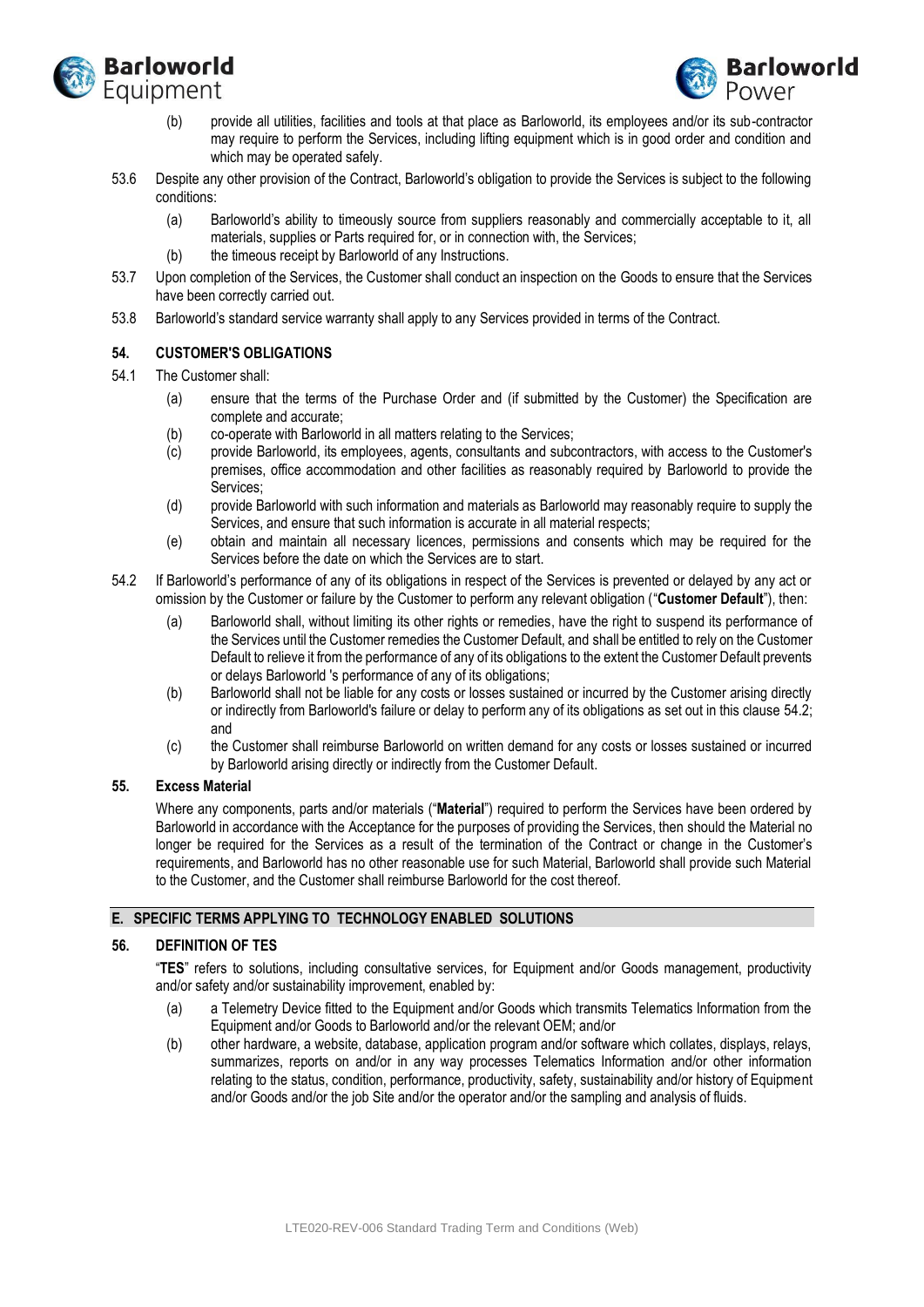



## **57. SALE OF EQUIPMENT MANAGEMENT TES**

The Customer requests the TES and Barloworld agrees to provide the TES on the terms and conditions specified in the Contract.

### **58. OWNERSHIP**

Notwithstanding delivery and installation of any Telemetry Device, the Customer does not acquire ownership of, or any other right in and to the Telemetry Device, until Barloworld has received the full Price for the sale and installation of the Telemetry Device, together with any other amount (including Tax) which is payable to Barloworld for, or in connection with, that Equipment.

### **59. RISK**

All risk of loss of, damage to, or caused by, the Telemetry Device, including without limitation the SIM Card shall pass to the Customer on delivery and installation on the Goods and/or Equipment.

### **60. FEE**

- 60.1 The fee for performing the TES (the **"Fee"**) is the fee as set out in the Acceptance, and any amounts set out in clause [60.5.](#page-22-0) The Fee may include**:**
	- (a) the purchase price for the sale and installation of the Telemetry Device; and/or
	- (b) a monthly or annual subscription payable for the activation of the Telemetry Device and transmission of Telematics Information.
- <span id="page-22-1"></span>60.2 The Fee is subject to fluctuations in Barloworld's list price for the TES from time to time. Barloworld shall notify the Customer in writing of such fluctuation at least 30 (thirty) days prior to effecting such fluctuation to the Fee and unless the Customer informs Barloworld in writing, within that 30 (thirty) day period, that it objects the change, the Customer shall be deemed to have assented to such change in Fee.
- 60.3 If, within the 30 (thirty) day period referred to in claus[e 60.2](#page-22-1) above, the Customer objects to the fluctuation, Barloworld shall be entitled to terminate the Contract immediately on written notice to the Customer.
- 60.4 Following the adjustment of the Fee as set out in clause [60.2;](#page-22-1) Barloworld shall confirm and notify the Customer of the new Fee payable.
- <span id="page-22-0"></span>60.5 Notwithstanding anything to the contrary contained in the Contract, the Fee does not include, and Barloworld shall be entitled to be reimbursed by the Customer for, the following:
	- (a) any cost incurred by Barloworld arising from a change to the TES requirements;
	- (b) any cost incurred by Barloworld as a result of escalation or increases by third party suppliers, including without limitation, the OEM;
	- (c) any cost incurred by Barloworld as a result of a change in applicable law after the date of quotation or Commencement Date, whichever is the earlier (comprising (i) the enactment of any new law, (ii) the modification or repeal of any law, (iii) the commencement of any law which was not in full force and effect at the Commencement Date (except to the extent that such law was enacted prior to the Commencement Date with an intended start date after the Commencement Date and such law takes effect without material amendment) and/or (iv) a change in the interpretation or application of a law by judicial or other authority having the authority to interpret or apply such law);
	- (d) all taxes, levies, duties (including import and customs duties) royalties, penalties, charges, fines, interest, withholding taxes and imposts, or any similar charges, duties, penalties or levies (other than those which are expressly Barloworld's responsibility in accordance with the relevant delivery terms);
	- (e) any cost arising as a result of any variation to an Acceptance;
	- (f) any cost incurred by Barloworld as a result of any delay caused by any third party contracted by the Customer to provide any service and/or goods which may have an impact upon the TES by Barloworld;
	- (g) any cost incurred by Barloworld as a result of improper or defective performance by the above third party; and/or
	- (h) any costs incurred by Barloworld as a result of the happening of an event for which Barloworld is not liable.
- 60.6 If a member, director, officer, employee, contractor and/or agent of the Customer consents in writing to any additional TES which are not recorded in the quotation or Acceptance, then that person is deemed to be authorised to agree to the performance of such additional TES and the Fee is deemed to be adjusted to include an additional fee therefore, calculated as set out in clause [60.5.](#page-22-0)

## **61. PAYMENT**

- 61.1 Barloworld shall issue an invoice to the Customer in respect of the Fee. Such invoice will be paid by the Customer:
	- (a) where the Customer has a Trading Account with Barloworld, within 30 (thirty) days from date of statement; or